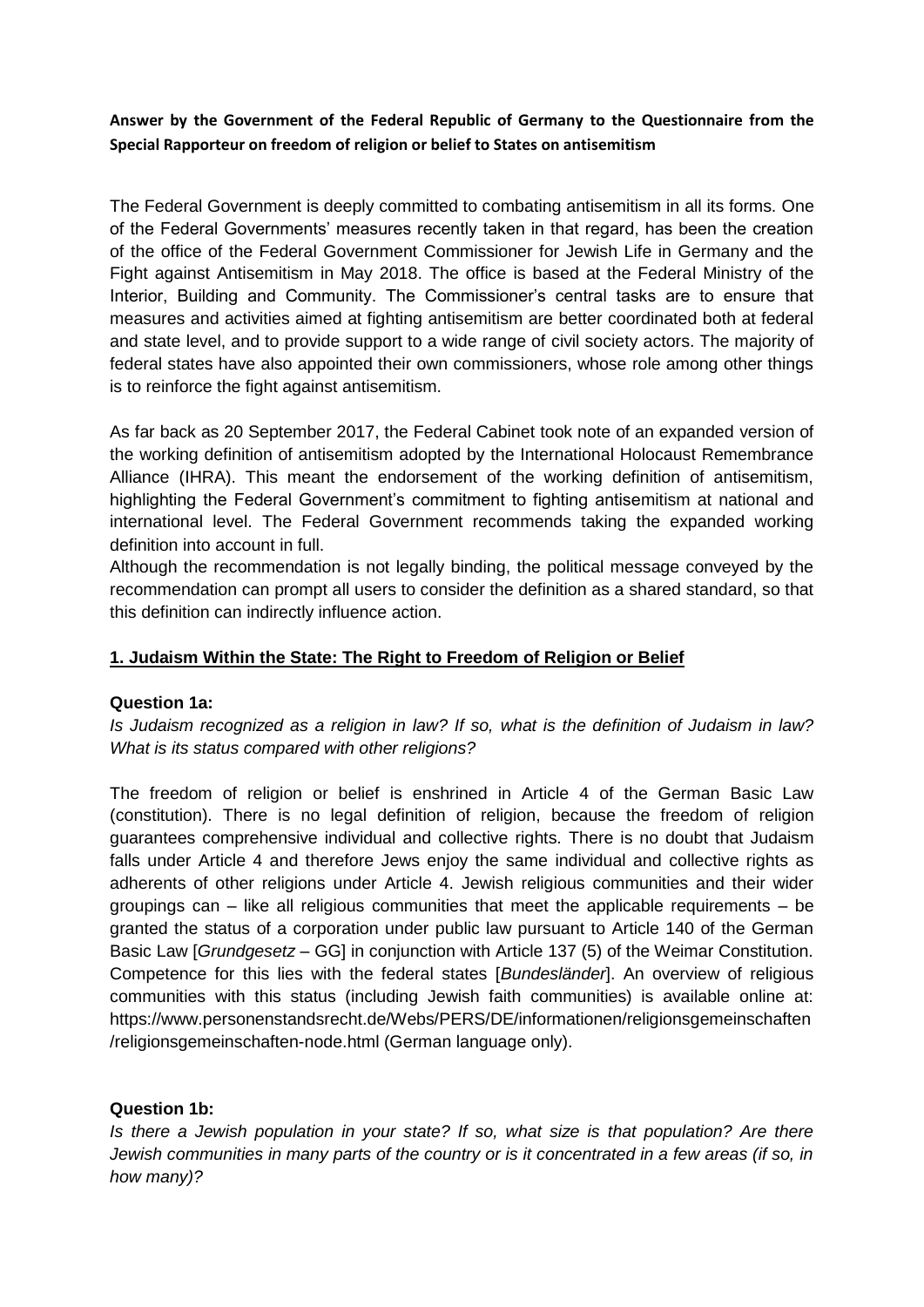There is an estimated Jewish population of 225.000 people currently living in Germany. About 100.000 Jews are organized in communities of different religious alignment. As to those Jews in Germany who are not members of a specific community, it is to be said that they are not included in the statistics. This means that the figures are not entirely reliable. There are Jewish communities of different sizes throughout Germany. With 9,316 members, Munich currently has the largest Jewish community in Germany, followed by Berlin (9,255 members) and Frankfurt (6,428 members).

### **Question 1c:**

*How does the State protect the right to freedom of religion or belief of the Jewish community? Can people freely change their religion into Judaism or leave the religion?*

Article 4 (1) and (2) GG guarantee the freedom of faith, conscience and religious/philosophical creed to everyone. This fundamental right is thus afforded to all natural persons ("individual freedom of faith") as well as to any legal persons and associations to the extent that they carry out protected activities ("collective freedom of faith"). Article 4 (1) and (2) GG protect – as a single fundamental right – the inward freedom to form and have religious and philosophical beliefs as well as the outward freedom to profess and disseminate those beliefs, including the individual's right to base their entire conduct on the teachings of their faith and to act in accordance with those convictions. Article 4 GG makes no provision for limitations by subsequent legislation. Restrictions of the named rights are thus only permitted for the purpose of protecting the fundamental rights of third parties or protecting other legal values of constitutional rank.

#### **Question 1d:**

*Are Jewish groups represented in public affairs? If so, are there official groups that work with the state? Are there official leaders of the community recognized by the state? Are the groups and leaders appointed by the Jewish community or by the state*?

Jewish groups are of course a part of German civil society. The Central Council of Jews in Germany is the largest representation of Jews in Germany. It was founded in 1950 in Frankfurt (Main). It has the status of a corporation under public law and sees itself as open to all currents within Judaism. The Central Council currently has more than 100 member communities with a total of 96,000 individual members. As well as representing Jewish interests to the Federal Government, the tasks of the Central Council include building up a Jewish community in Germany, integrating Jewish immigrants, and preserving and maintaining German–Jewish cultural heritage. The Central Council also plays an active part in political life and society in the Federal Republic of Germany. One priority is promoting mutual understanding and respect between Jews and non-Jews. The Federal Government provides funding in different forms to strengthen Jewish life in Germany. Since 2003, the Federal Ministry of the Interior, Building and Community has funded the Central Council based on a state treaty. In this way, the Federal Government is providing significant support for preserving and maintaining German–Jewish cultural heritage and for continuing to build up the Jewish community in Germany. Similarly, the German government also supports the Central Council's activities in the fields of integration and social welfare. Because the Central Council declared in the state treaty that it is open to all currents within Judaism, it is expected to use the government funding for the benefit of all Jews in Germany. Since 2018, the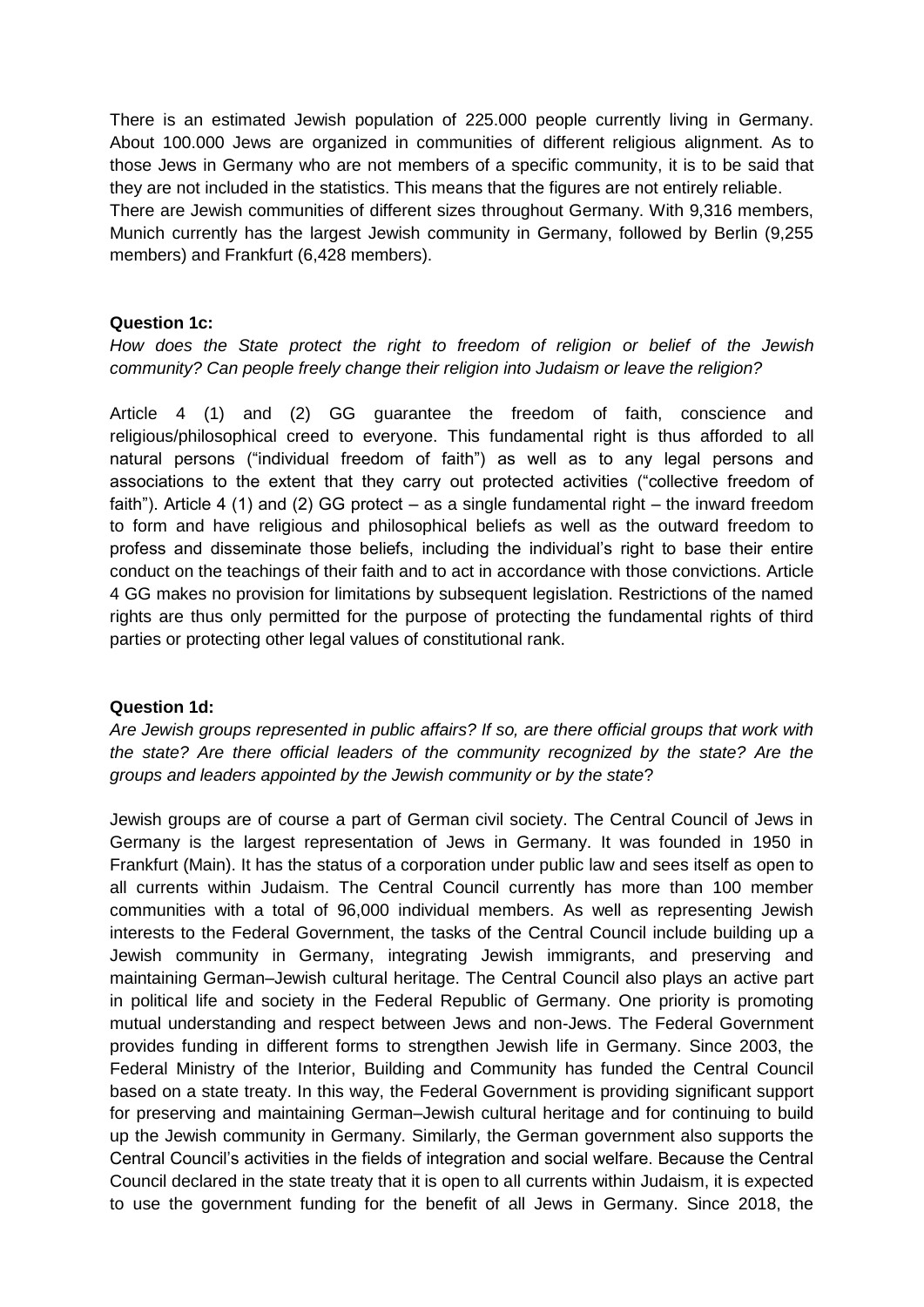amount of support set out in the treaty has been 13 million euros per year. The Federal Government also supports other Jewish institutions, organizations, projects and plans.

The Central Council is headed by one president and two vice-presidents. The current president is Dr Josef Schuster and the two vice-presidents are Abraham Lehrer and Mark Dainow.

All religious groups in Germany are independently run and appoint their heads themselves. For reasons of neutrality in questions of religion and the right to self-determination of religious communities, the state has no influence on these processes.

## **Question 1e:**

## *Do any synagogues exist in your country? If so, are the buildings in use or historical or both?*

In Germany there are synagogues that are used by their congregation for worship and synagogues that are used as historical buildings or museums. Further synagogues are being rebuilt, with state funding. There are also monuments to mark synagogues that were destroyed under the Nazi regime.

## **Question 1f:**

*Are there Jewish cemeteries? Is there law on their protection?*

In Germany there are Jewish cemeteries that are still used as burial grounds by the local Jewish communities, and cemeteries that are no longer in use.

In view of the crimes committed against the Jewish community by the Nazi regime, in 1956 an agreement was signed between the federal and state governments to ensure the guarding and maintaining of the cemeteries of the former Jewish communities in Germany. Representatives of the federal and state governments reached an agreement with representatives of the Jewish population and the German associations of the Jewish communities on how this agreement should be put into practice. The federal and state governments each bear half of the cost of the long-term upkeep of the Jewish cemeteries of former Jewish communities that no longer exist.

## **Question 1g:**

*Are there any places of Jewish education (schools or universities) in your country? If so, are they accredited or recognized by the state? Does the state provide funding for them?*

The competency for education and formation in Germany lies within the Länder. The Federal Ministry of the Interior does not have a list of schools or training establishments run by Jewish organizations. There are Jewish schools for instance in Berlin for primary and secondary education. However, the Ministry provides funding to the Hochschule für jüdische Studien Heidelberg (HfJS) and to the Abraham-Geiger-Kolleg (AGK), a seminary affiliated with the University of Potsdam providing liberal-progressive rabbinical and cantorial training, through project-based and/or institutional funding. The courses of study at the HfJS and the AGK are recognized by the German Council of Science and Humanities and therefore meet accepted standards. The German Council of Science and Humanities reaccredited the HfJS in January 2019, confirming that the HfJS meets the academic standards of a higher education institution and that its performance in the areas of research and training of junior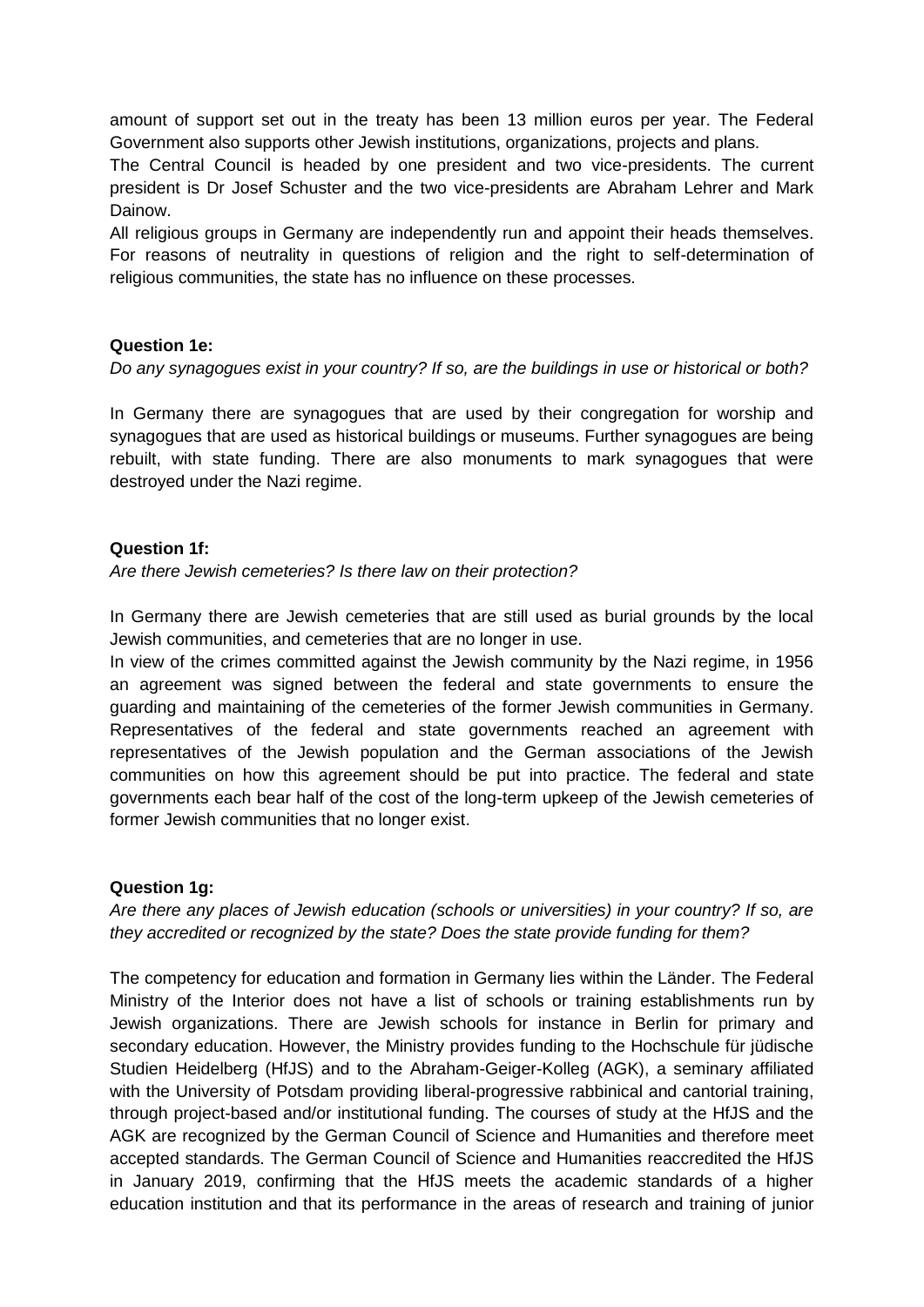scholars is adequate for the school to award doctoral degrees, which it does in cooperation with another higher education institution. The HfJS also receives funding from the Standing Conference of Ministers of Education and Cultural Affairs of the Länder in the Federal Republic of Germany (KMK) and from Baden-Württemberg, the state in which it is based. The AGK also receives funding from the KMK and the state of Brandenburg.

There are also establishments for training (orthodox) rabbis (financed by the funding provided by the Federal Ministry of the Interior to the Central Council of Jews in Germany, as set out in the treaty). A Jewish campus is currently under construction in Berlin, with a crèche, a kindergarten, a primary school and a secondary school. As far as we are aware, the facility receives federal funding from the budget of the Federal Government Commissioner for Culture and the Media. A Jewish academy is under construction in Frankfurt. The 2019 budget of the Federal Ministry of the Interior earmarked seven million euros for this building project, which is to be carried out by the Central Council of Jews in Germany. We are currently unaware of any other education centres or plans for these in the German federal states.

#### **Question 1h:**

*Are there any legal restrictions on ritual circumcision of males? If so, what are the restrictions?*

According to section 1631d of the German Civil Code [*Bürgerliches Gesetzbuch* – BGB], parents exercising their rights of parental custody are entitled to consent to the circumcision of a son who is not yet capable of reasoning and forming a judgement for himself, provided that the procedure is to be undertaken according to the rules of medical practice. The rules of medical practice include suitable techniques for pain management and require that the parents are made fully aware of the issues in advance of the procedure. If, in exceptional circumstances, there is a risk to the best interests of the child, parental consent is ruled out. In the first sixth months after the son is born, the circumcision may also be carried out by persons designated by a religious community. Such persons are, however, only authorised to do so if they have been specially trained for the task and are qualified to perform circumcisions to a level comparable with a physician.

The background and reason for introducing section 1631d BGB was Cologne Regional Court's judgment of 7 May 2012 (file no. 151 Ns 169/11, NJW 2012, 2128 et seqq.) in which the judges held that the consent given by the child's custodians for a circumcision that was not medically indicated was legally ineffectual because the circumcision did not serve the child's best interests. This led to considerable legal uncertainty. In a decision of 19 July 2012 (Bundestag printed matter 17/10331), the German Bundestag emphasised that Jewish and Muslim religious life had to remain viable in Germany. It called on the government to "present a draft bill which ensures that a medically correct circumcision of boys without unnecessary pain is generally legal while taking account of the constitutionally guaranteed legal values of protecting the best interests of the child, physical integrity, freedom of religion, and the right of parents to educate their children".

With the introduction of section 1631b, legal certainty was achieved. Generally speaking, any form of circumcision could potentially be deemed to fulfil the objective statutory definition of intentionally causing bodily harm pursuant to section 223 of the German Criminal Code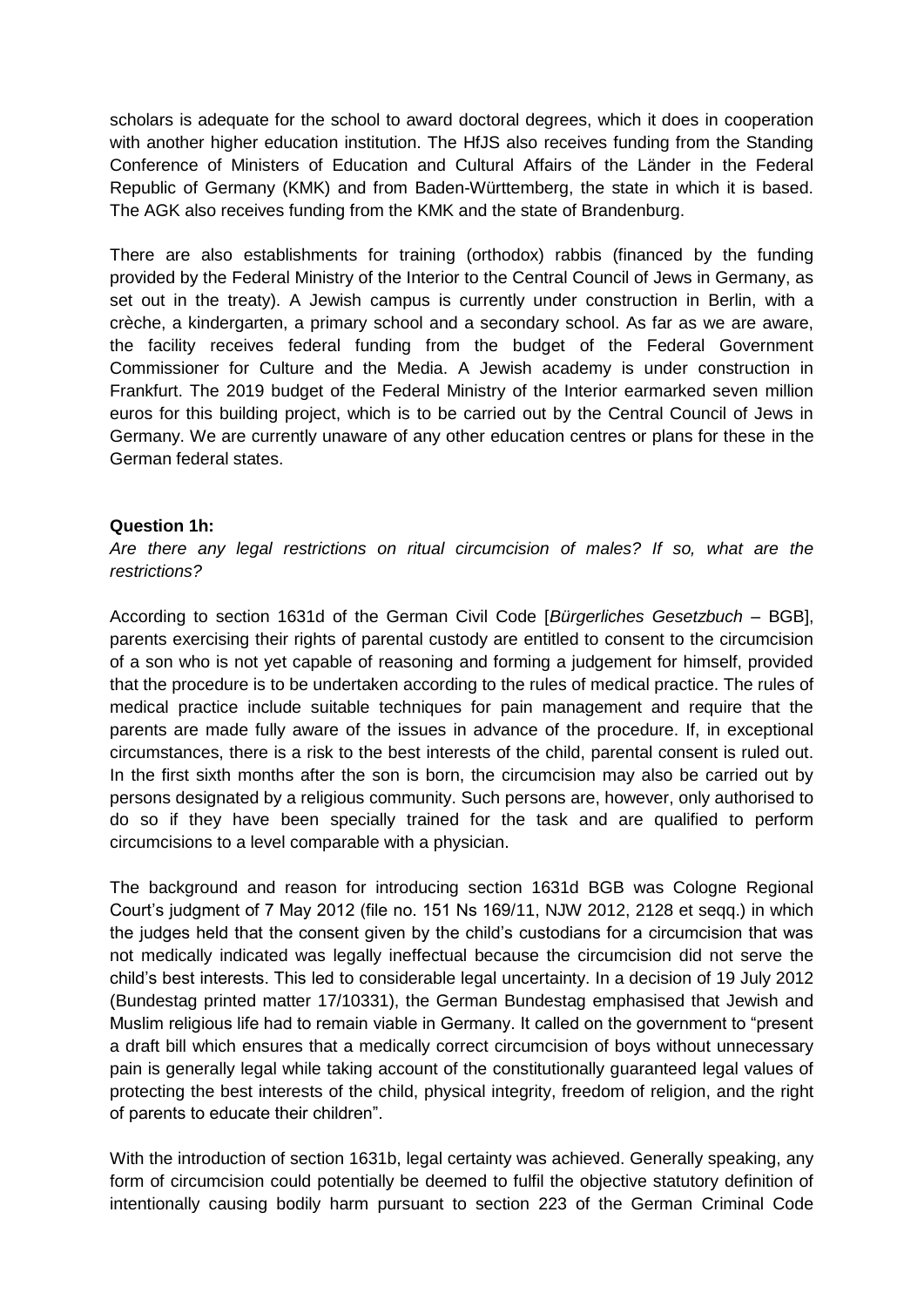[*Strafgesetzbuch* – StGB], or even the definition of causing bodily harm by dangerous means pursuant to section 224 (1) StGB. If the person undergoing the circumcision is able to consent himself and do so, even a procedure deemed to constitute bodily harm would not cause any legal issues. In the case of circumcision of male children, who are unable to provide this consent themselves, section 1631d BGB was introduced to ensure that, as long as the preconditions named in section 1631d BGB are met, the circumcision could also not be considered a criminal offence.

Against this backdrop, the aim of the provision in section 1631d BGB was to create legal certainty for all those affected and to find a suitable way of balancing the interests of everyone involved.

## **Question 1i:**

*Are there any restrictions on religious slaughter of animals? If so, what are the restrictions? If not, are there any slaughterhouses in your country that are licensed to allow animals to be killed in line with Jewish law?*

Religious slaughter is generally not allowed in Germany, as the Animal Protection Act forbids the slaughter of warm-blooded animals without prior anesthesia (General prohibition subject to permission, Section 4 of the Animal Protection Act). Importing meat from other countries from animals that have been slaughtered in line with religious practices is legal. Failure to comply with this law without exceptional permission is an offence liable to prosecution, or at least a regulatory offence, which can lead to a ban on professional activities or a ban on handling animals (Section 17 of the Animal Protection Act). Livestock from German farms is therefore regularly taken abroad for slaughter. The animals are slaughtered there in line with religious practices and the meat is imported back into Germany.

Exceptional permission can be granted on religious grounds. In accordance with the decision by the Federal Constitutional Court (Judgment on ritual slaughter from 2002), according to the fundamental right of the freedom of religion that is guaranteed in Article 4 of the Basic Law, exceptional permission must be granted to the extent that the meat of the slaughtered animal is to be eaten by members of specific religious groups to whom mandatory provisions of their religious group prohibit the consumption of the meat of animals that were not ritually slaughtered. Following the enshrining of animal protection as a constitutional goal in Article 20a of the Basic Law, the Federal Administrative Court's judgment of 23 November 2006 did not rule out the possibility of a butcher being granted exceptional permission to slaughter cattle and sheep without anesthesia (religious slaughter) in order to provide his customers with meat in line with their religious beliefs. A compromise is to be found between the protection of animals set out as a constitutional goal and the fundamental rights affected, so that both can be respected. However, religious slaughter must be carried out by a skilled person in an authorized, registered slaughterhouse, and must be monitored by the local veterinary office.

# **Question 1j:**

*Are there any restrictions on importing kosher meat or other food? Is kosher food produced within the state?*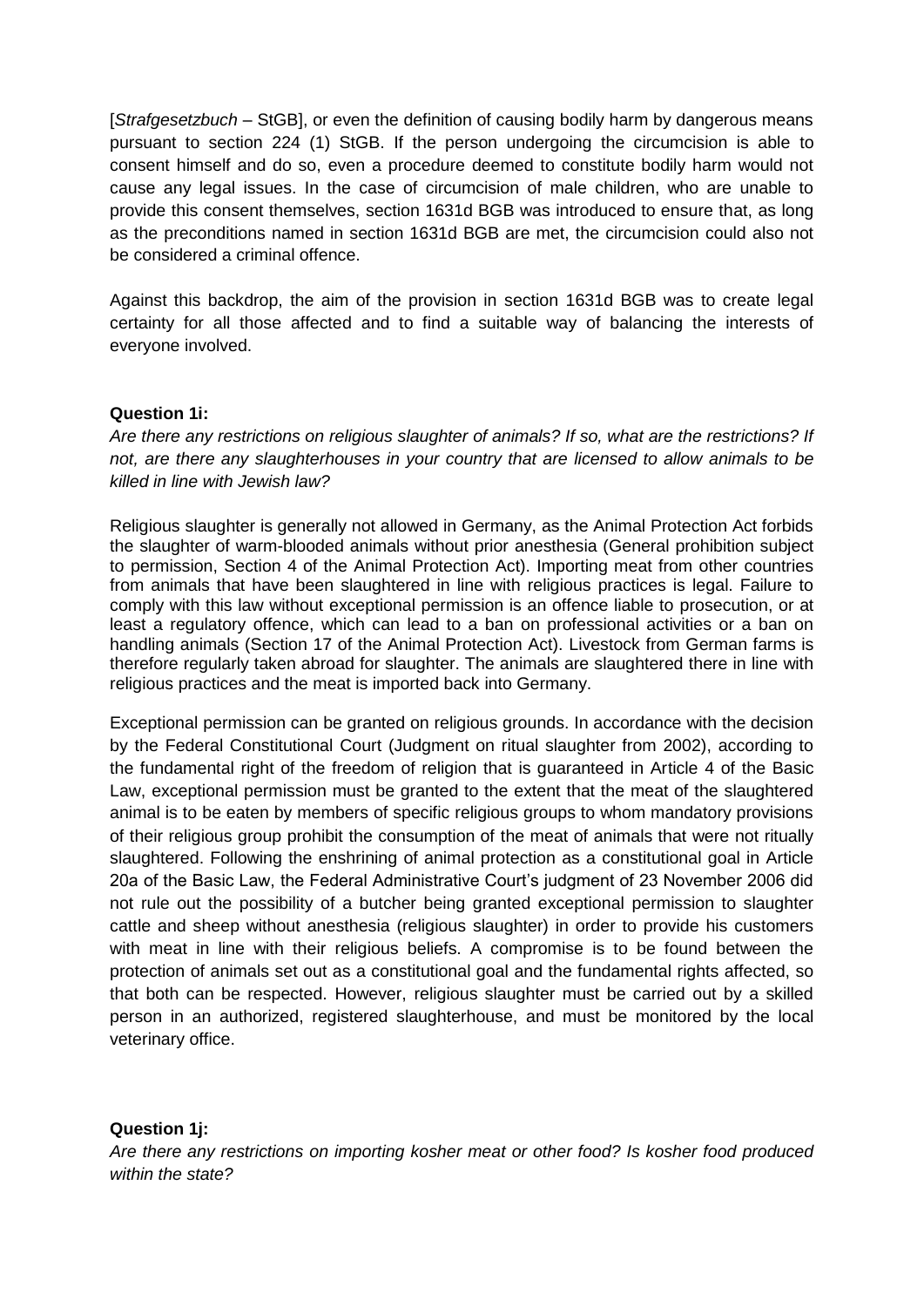See the answer given to to Question 1i.

### **Question 1l:**

*Are there any restrictions on Jews being able to create religious charities or humanitarian institutions? If so, what are the restrictions? If not, do such charities or institutions exist?*

The Jewish community in Germany is free to create charitable associations.

The Central Welfare Board of Jews in Germany e.V. (ZWST) is the charitable association of Jews in Germany. It acts as an umbrella organization, representing and supporting 17 regional units and 6 independent Jewish communities in their social and youth work. The Jewish Women's Association is also a member of the ZWST. The ZWST has branches in Berlin, Saxony, Mecklenburg-Western Pomerania, a multiregional advisory centre in Potsdam and the "Kibuz" integration centre in Potsdam, which was founded in 2003. The ZWST's facilities also include the Jewish spa hotel in Bad Kissingen and the leisure and training centre in Bad Sobernheim. The Competence Centre for Prevention and Empowerment is responsible for developing and implementing effective action plans for tackling antisemitism and discrimination.

The board of the ZWST is appointed every four years by the organization's members' assembly, as set out in the articles of association, and it meets several times a year at regular intervals. The board is responsible for authorizing the budget and approving the annual financial report, among other things. It sets the focal points of the ZWST's social work. The headquarters are in Frankfurt (Main).

Current board: Abraham Lehrer (president, also vice-president of the Central Council of Jews in Germany), Sarah Singer (vice-president), Michael Licht (vice-president).

The ZWST is one of the six national federations of charitable organizations in Germany. The ZWST celebrated its hundredth anniversary in 2017. There are other Jewish charitable organizations, but we have no specific information on them.

## **Question 1m:**

*Are there any restrictions on Jewish materials being published or sold in the state? If so, what are the restrictions? If not, are there Jewish texts available and accessible in public libraries or institutions such as schools and universities?*

There are no publication or sale restrictions on Jewish materials in Germany. Jewish texts are available and accessible inter alia in the libraries of schools and higher education institutions.

## **Question 1n:**

*Are Jewish marriages recognized in State law?*

In Germany, marriages can only be concluded if the parties contracting the marriage declare before the registrar that they wish to enter into the marriage (section 1310 BGB). Only marriages of this kind give rise to legal consequences for the spouses (family law, law of succession, tax law, immigration law, social law). Marriages concluded on a purely religious basis are not deemed to be valid. In such cases, the recognised rules on living together out of wedlock apply to the couple.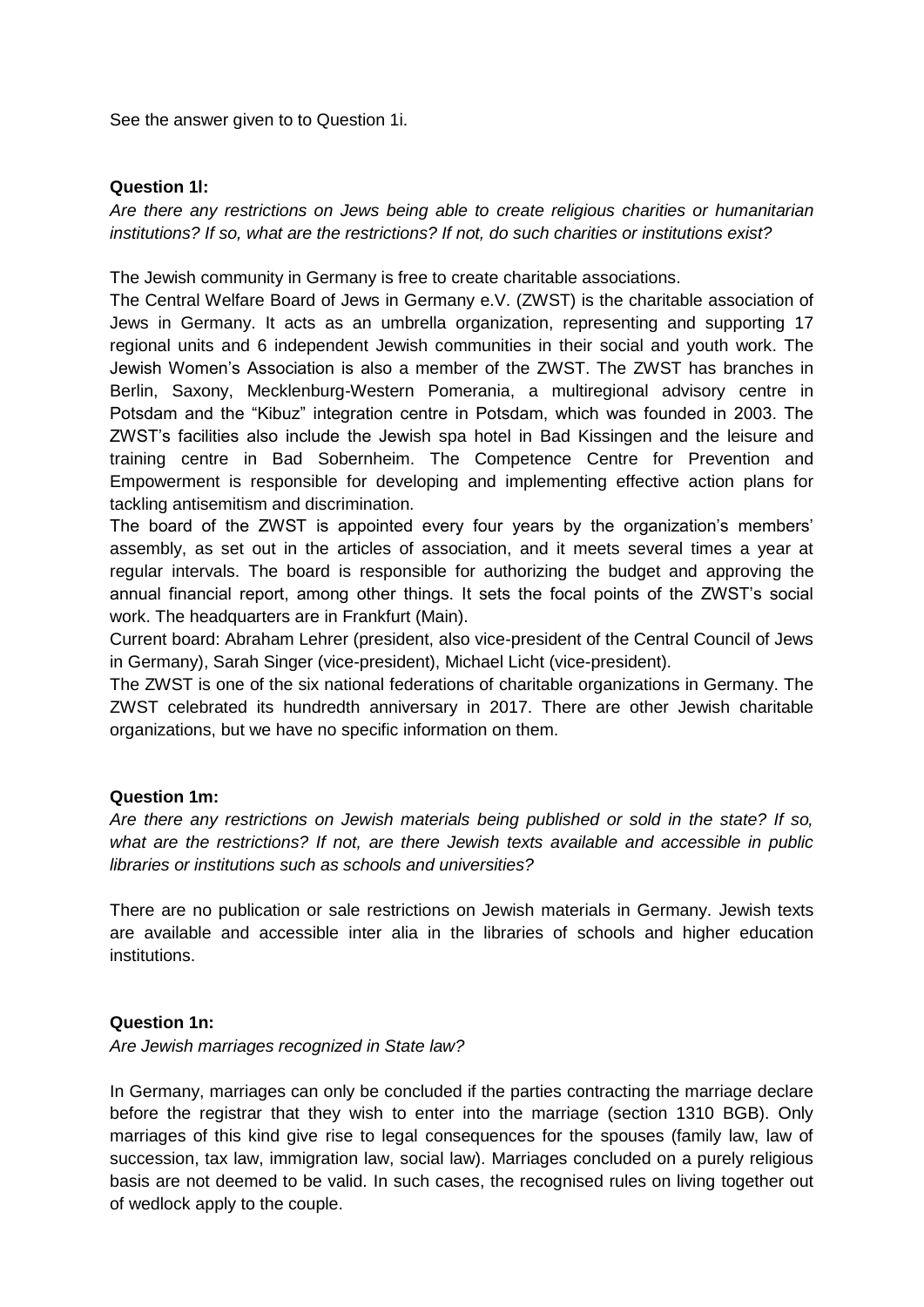As an exception pursuant to Article 13 (3) sentence 2 of the Introductory Act of the Civil Code [*Einführungsgesetz zum Bürgerlichen Gesetzbuche* – EGBGB], a marriage between two persons, neither of whom is a German national, can also be performed in Germany by a person properly authorised by the government of the country of which one of the persons is a national, in accordance with the formalities prescribed by the law of that country. Clerics authorised under a foreign country's law to conduct religious weddings and thereby to perform marriages within the meaning of that country's matrimonial law can only perform legally effective marriages in Germany if the foreign country has "nominated" them in this capacity to German authorities.

Marriages concluded in foreign countries are regarded as valid in Germany if they meet the legal requirements applicable to marriage from the German viewpoint (Article 11 and Article 13 EGBGB, Article 4 EGBGB) and if the application of foreign law in the specific case is not incompatible with public policy (Article 6 EGBGB). Further limitations arise from Article 13 (3) EGBGB; the Federal Constitutional Court has yet to decide whether Article 13 (3) no. 1 EGBGB is consistent with the constitutional principles of the Basic Law.

Where the provisions of the EGBGB make reference to foreign law, they mean foreign state law. Another country's applicable religious law can thus only be recognised if the country in question has declared its religious law to be state law  $-$  as is the case with Israel for example.

## **Question 1p:**

*Are there any restrictions on freedom of movement of members of the Jewish community, including in travelling abroad or in returning after travel to any country?*

No. In accordance with Article 11 II of the Basic Law, right to freedom of movement applies to all and may be restricted only by or pursuant to a law. Limiting freedom of movement based on membership of a specific sector of the population, for example due to membership of a Jewish community, would violate the Basic Law.

#### **Question 1q:**

*Are there any restrictions on the right to maintain free and peaceful contact with members of the Jewish community in other countries?*

There are no such restrictions.

#### **Question 1r:**

*Is there anti-discrimination law in general? How does the law deal with discrimination based on religion or belief?*

The right to equality set down in Article 3 (1) of the Basic Law means that whatever is essentially the same must be treated the same and whatever is essentially different must be treated differently. Depending on the subject matter and the distinguishing grounds in question, varying requirements are applicable which can range from a mere prohibition of arbitrariness to a strict review of proportionality. The first sentence of Article 3 (3) of the Basic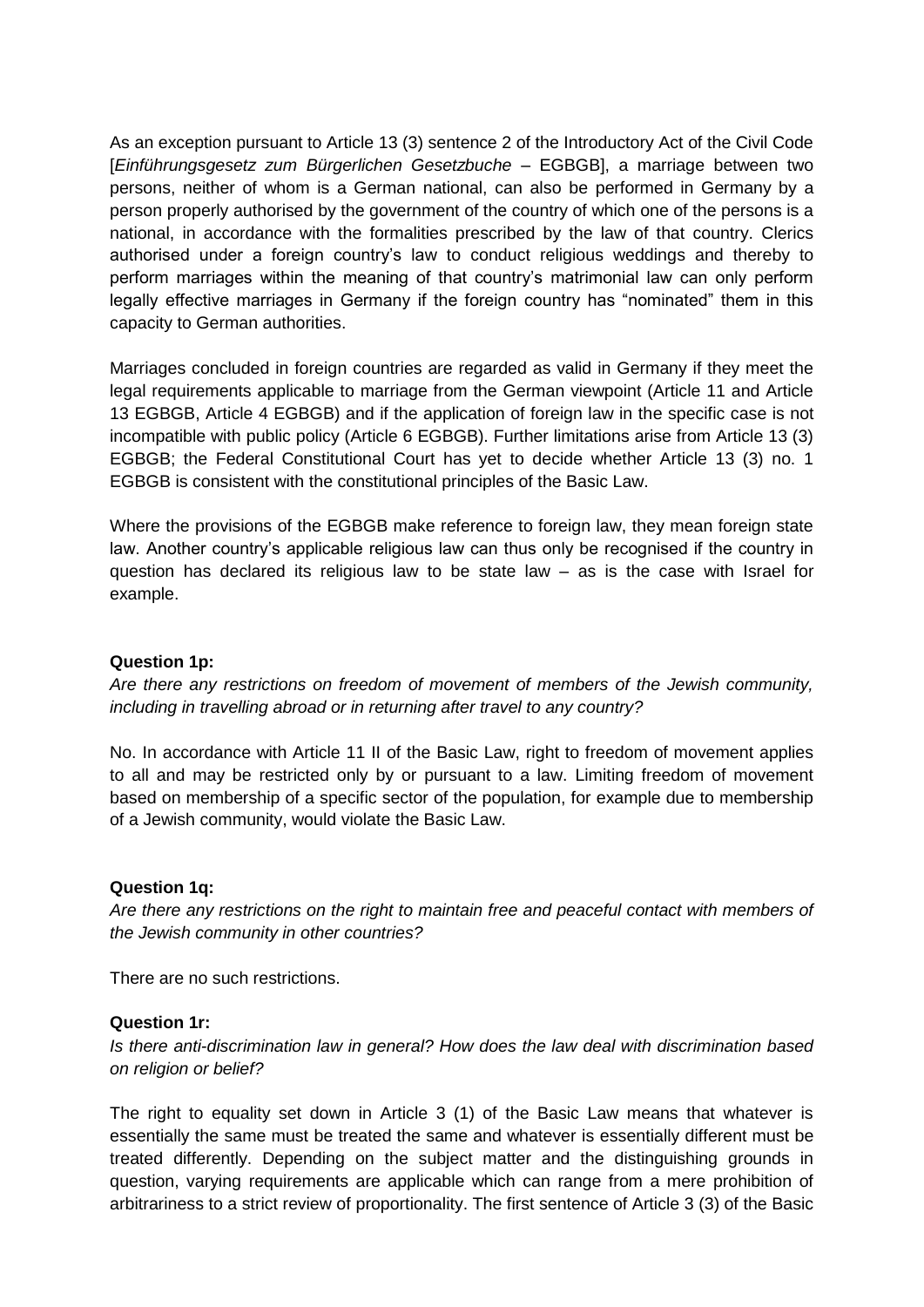Law furthermore contains special equality rights which are aimed at preventing discrimination against minorities and which are closely related to the principle of human dignity. This provision contains a general prohibition of discrimination on the listed grounds. The main reasons for including the grounds of "parentage", "race", "faith" and "religious or political opinions" were the antisemitism and racism experienced during the Nazi era.

At the level of non-constitutional law, the General Equal Treatment Act [*Allgemeine Gleichbehandlungsgesetz* – AGG] provides a centralised compendium of the antidiscrimination provisions in German law. Both direct and indirect forms of discrimination on the grounds named in the General Equal Treatment Act are prohibited. The grounds listed in the General Equal Treatment Act include a person's religion or beliefs.

# **2. Antisemitism in Law and Policy**

## **Question 2a:**

*Is there a State definition of antisemitism? What is it?*

On 20 September 2017, the Federal Government took note of an expanded version of the working definition of antisemitism adopted by the International Holocaust Remembrance Alliance (IHRA). This definition is not legally binding, but its political endorsement by the Federal Government underlines the Federal Government's strong commitment to combating all forms of antisemitism.

The Federal Government recommends taking the expanded working definition into account in particular in school and adult education and in further training in the judicial and executive branches, unless existing definitions which encompass the working definition are already applied in these areas.

## **Question 2b:**

*Does the State gather statistics on the number and nature of antisemitic hate crimes, penalties imposed on perpetrators and on remedies awarded to victims? Can the State provide these statistics to the Special Rapporteur?*

The Police Reporting Service for Politically Motivated Crime (KPMD PMK) was established in 2001. This reporting service records the statistics for antisemitic crimes. The political motivation of offenders is divided into five categories:

Right-wing extremist Left-wing extremist Foreign ideology Religious ideology **Other** 

Alongside the crime and the motivation of the offender, no data is recorded in the KPMD PMK on conviction and sentence or victim compensation.

The table below shows the figures for the last two years:

|                      | 2017        | 2018 | Change |
|----------------------|-------------|------|--------|
| Right-wing extremist | $\Delta$ 10 | ,603 | $+191$ |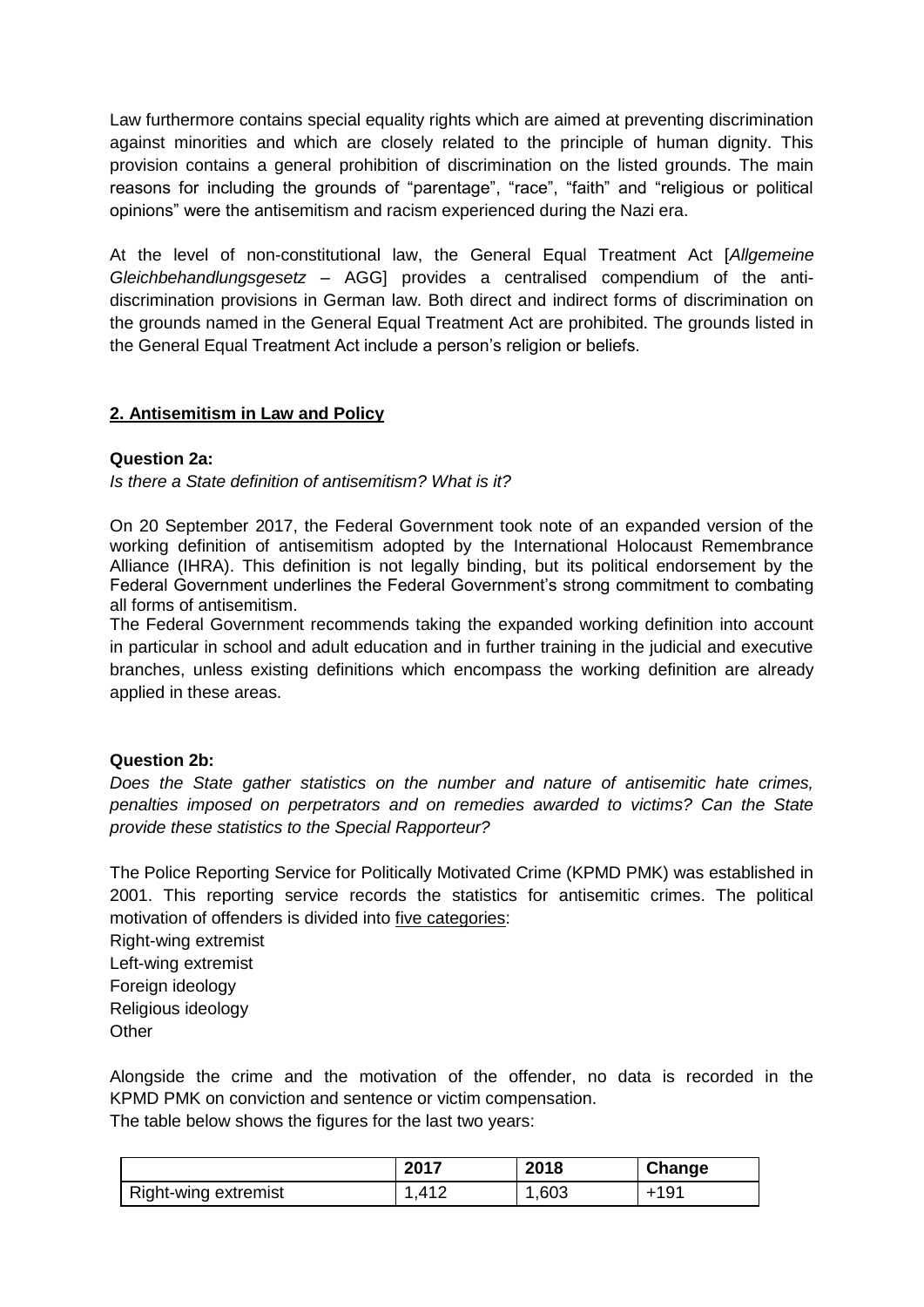| Foreign ideology    | 41    | 102   | +61    |
|---------------------|-------|-------|--------|
| Religious ideology  | 30    | 52    | +22    |
| Left-wing extremist |       | 14    | $+13$  |
| Other               | 20    | 28    | +8     |
| Total:              | 1,504 | 1,799 | $+295$ |

## **Question 2c:**

*Who are the main perpetrators of antisemitism?*

89.1 per cent of antisemitic offences were categorized as right-wing extremist in the reporting year 2018 (2017: 93.9 per cent).

## **Question 2d:**

*Are there laws about discrimination against Jews? What are those laws? Who is bound by those laws? Who is protected by those laws?*

Yes, in Germany there are laws about discrimination against Jews.

The right to equality set down in Article 3 (1) of the Basic Law means that whatever is essentially the same must be treated the same and whatever is essentially different must be treated differently. Depending on the subject matter and the distinguishing grounds in question, varying requirements are applicable which can range from a mere prohibition of arbitrariness to a strict review of proportionality. The first sentence of Article 3 (3) of the Basic Law furthermore contains special equality rights which are aimed at preventing discrimination against minorities and which are closely related to the principle of human dignity. This provision contains a general prohibition of discrimination on the listed grounds. The main reasons for including the grounds of "parentage", "race", "faith" and "religious or political opinions" were the antisemitism and racism experienced during the Nazi era.

The General Equal Treatment Act applies to discrimination on the grounds of race or ethnic origin, gender, religion or beliefs, disabilities, age or sexual identity. It does not contain any separate provisions that deal specifically with antisemitic discrimination.

Discrimination on any of these grounds is generally unlawful under the General Equal Treatment Act. Pursuant to section 2 (1) AGG, the rules prohibiting discrimination in the General Equal Treatment Act apply to all forms of access to and structuring of employment relationships, education and social welfare. Pursuant to section 2 (1) no. 8 and section 19 (1) AGG, discrimination is furthermore also prohibited in the context of "bulk business" civil-law obligations which typically arise in a large number of cases under comparable conditions without regard to the individual.

However, where discrimination on grounds of race or ethnic origin is involved, it is irrelevant whether the context involves bulk business. Any discrimination on grounds of race or ethnic origin is generally unlawful when founding, executing or terminating civil-law obligations.

Whether cases of discrimination against persons of the Jewish faith are deemed to be on grounds of ethnic origin or religion depends on the particular circumstances of the case in question.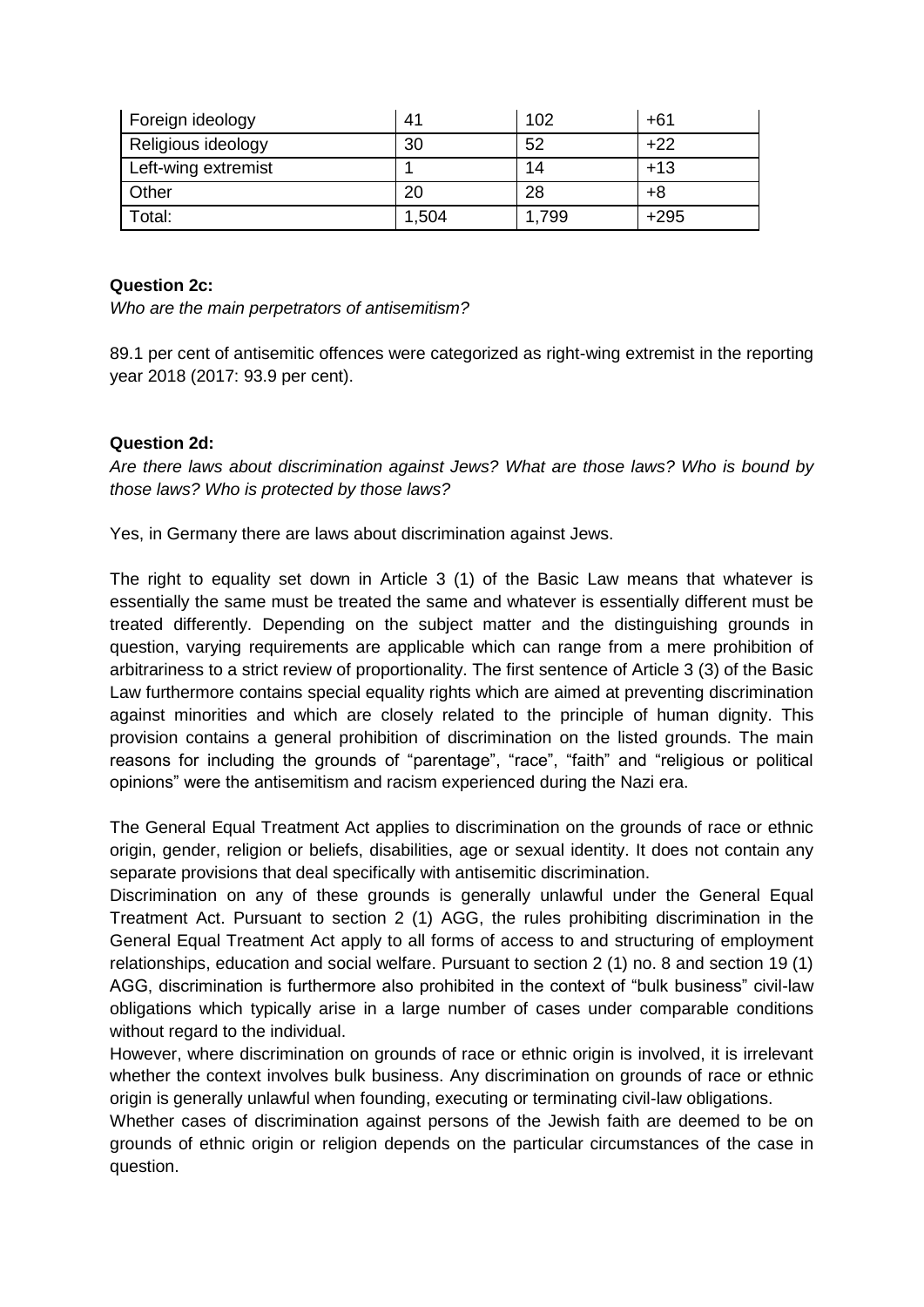Incitement to hatred is punishable under section 130 StGB. It covers actions of hatred against national, racial or religious groups or groups defined by their ethnic origin, and against sections of the population or individuals on account of their belonging to one of the aforementioned groups or sections of the population. German criminal law applies to acts committed on German territory. In specific cases it also covers acts committed abroad.

## **Question 2e:**

*How is the prohibition of incitement to national, racial or religious hatred as reflected in international human rights law incorporated in national legislation? Does the State take other measures to prevent antisemitic hate speech?*

As mentioned under question d), the prohibition of incitement to national, racial or religious hatred is incorporated in the German Criminal Code [*Strafgesetzbuch* – StGB]. Whoever, in a manner which is suitable for causing a disturbance of the public peace, incites hatred against a national, racial, religious group or a group defined by their ethnic origin, against sections of the population or individuals on account of their belonging to one of the aforementioned groups or sections of the population, or calls for violent or arbitrary measures against them, incurs a penalty of imprisonment for a term of between three months and five years (section 130 (1) no. 1 StGB). Furthermore, whoever disseminates material which (among other things) incites hatred against a national, racial or religious group incurs a penalty of imprisonment for a term not exceeding three years or a fine (section 130 (2) no. 1 letter a StGB).

See also the answer given to question 2 z).

## **Question 2f:**

*Are there specific offences in law regarding antisemitic crimes? Do the laws provide for the imposition of enhanced penalties for crimes committed with antisemitic motivation?*

There are no separate offences in law specifically for antisemitic crimes. However, antisemitic crimes are covered by a range of provisions in general criminal law, e.g. section 130 StGB.

Antisemitic motives in committing an offence can be considered as an aggravating factor, resulting in a higher penalty, because they feature among the circumstances to be weighed by the court in fixing the sentence in the individual case under section 46 (2) sentence 2 StGB. With the Act of 12 June 2015 to Implement the Recommendations of the Committee of Inquiry of the German Bundestag into the NSU Terrorist Group [*Gesetz zur Umsetzung von Empfehlungen des NSU-Untersuchungsausschusses*], "racist, xenophobic or other aims and motives evidencing contempt for humanity" were explicitly included in the catalogue of sentencing principles set out in section 46 (2) sentence 2 StGB. These include antisemitic motives, as emphasised in the official explanatory memorandum to the Act (draft bill of the Federal Government of 27 August 2014, page 15). While it was recognised prior to this new Act that "the offenders' motives and objectives" mentioned in section 46 (2) sentence 2 StGB would cover racist, xenophobic and antisemitic motivations, i.e. that these motives were already to be considered as aggravating circumstances, the explicit reference made to these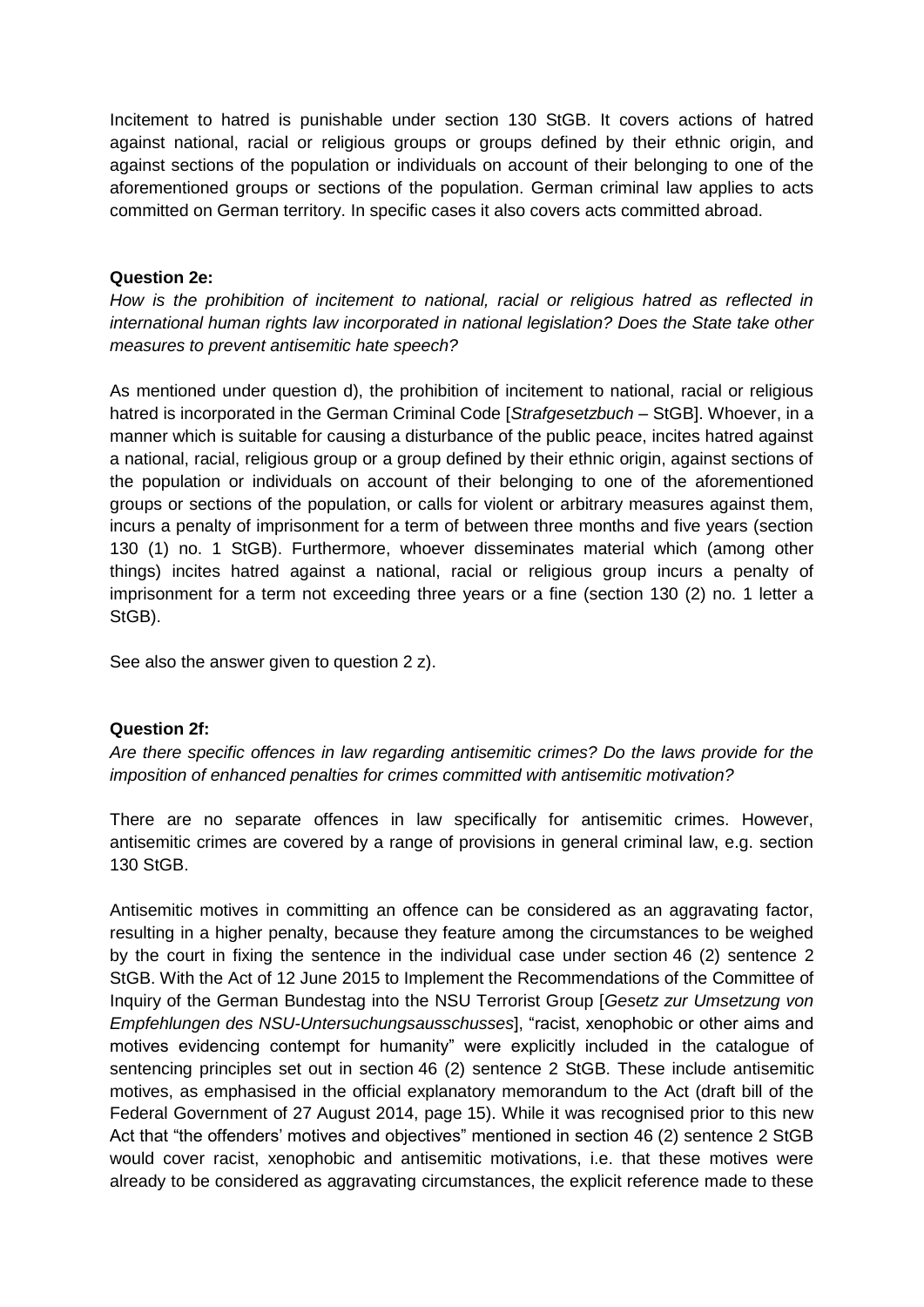circumstances with the new Act reiterates their significance in court sentencing in particularly strong terms.

## **Question 2h:**

*Are the police trained about antisemitism? What form does that training take? Are the judiciary provided with training about antisemitism?*

Basic and advanced Federal Police training measures aimed at fighting antisemitism:

The Federal Police pursues a comprehensive approach in order to ensure the security of every individual. Basic and advanced training provide Federal Police officers with the necessary expert knowledge. This training helps to shape their ethical and moral value system. An intercultural focus is standard in the Federal Police.

The topic of antisemitism is not included as a separate subject area for training Federal Police officers. However, there are specific references made to antisemitism when imparting the training topics listed below.

The syllabus during preparatory training for the intermediate police service includes the following subject areas:

• Civic education, historical development and processes from the Enlightenment to the present, with a special focus on constitutional history

• Civic education, the free democratic basic order and autocratic organizations.

In the higher intermediate service of the Federal Police, the modular curriculum for career training includes, for example, the subjects:

• Political extremism, militant democracy.

In the higher service of the Federal Police, the curriculum deals with subjects such as:

• Police science and societal development, police history.

Career training to join the ranks of higher intermediate and higher police officers requires a diploma/master's dissertation to be submitted in which topics related to antisemitism are regularly dealt with. Some examples of diploma dissertations that have been submitted to date are:

"*Die Entwicklung des "Neuen Antisemitismus", worin unterscheidet er sich vom traditionellen Antisemitismus?"* (The development of a new "antisemitism" – what differentiates it from traditional antisemitism?) and "*Antisemitismus in aktuellen Strömungen des "Islamismus*"" (Antisemitism in current streams of Islamism).

When training members of the Federal Police to assume their powers of intervention, the content and meaning of human and basic rights are considered in detail. These fundamental legal aspects and basic values are refreshed and expanded during a lifelong learning process in the form of regular police training.

A central element of police training is what is known as "situational training", in which police interventions are practiced. These training sessions also look at how to approach citizens from different cultural backgrounds.

The Federal Police Academy offers seminars on the topics of intercultural skills, extremism (right-wing/left-wing), politically motivated crime, and crime prevention by police forces, in which the problem of antisemitism is also dealt with.

Alongside its own training courses for employees, the Federal Police also uses seminars offered by external training providers and affiliated authorities (e.g. the Federal Criminal Police Office, state police forces, and the Information and Education Centre Castle Gimborn).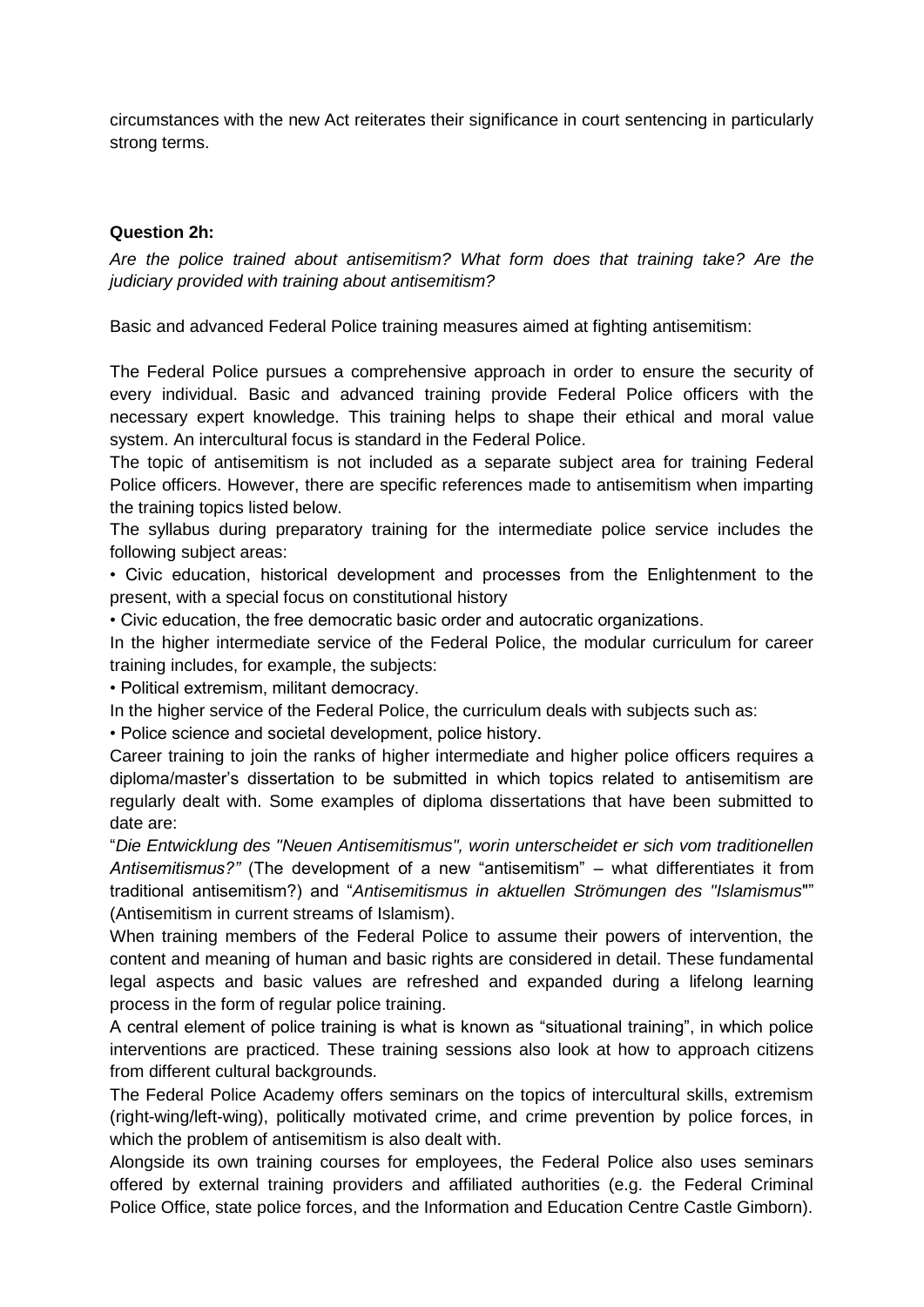The Federal Police takes part in events and campaigns carried out by the Federal Government at memorial ceremonies (e.g. laying wreaths on anniversaries such as 20 July 1944). Federal Police cadets are regularly deployed for such events.

In addition to training courses, Federal Police facilities have literature/media on the topic of antisemitism which is available to all members of the Federal Police. The Federal Police intranet site also has a collection of links in its crime prevention section to information sites such as redok.de, mut-gegen-rechte-gewalt.de etc., where employees can find out more. Information brochures, including materials published by other authorities, are also available online (e.g. fact sheets and information on banned organizations and abbreviations, symbols, quotes and mottos used by right-wing extremists). This information is used in the basic and advanced training of Federal Police officers.

The Federal Police will continue to actively tackle the topic of antisemitism in its basic and advanced training.

## **Question 2i:**

## *Are there laws about the publication of antisemitic materials? What are those laws?*

As mentioned under e), pursuant to section 130 (2) no. 1a) StGB, whoever disseminates material which incites hatred against a national, racial or religious group shall incur a penalty of imprisonment for a term not exceeding three years or a fine. Furthermore, under section 130 (2) no. 3 StGB, it is also a punishable offence to produce, purchase, supply, stock, offer, advertise or undertake to import or export material in order to use it or parts obtained from it within the meaning of number 1a), or to facilitate such use by another.

In addition, pursuant to section 86 (1) no. 4 StGB, a penalty of imprisonment for a term not exceeding three years or a fine shall be imposed on anybody who disseminates in Germany – or produces, stocks, imports or exports, or makes publicly available through data-storage media for dissemination in Germany or abroad – propaganda material, the content of which is intended to further the activities of a former National Socialist organization.

## **Question 2j:**

*Is it lawful to sell Nazi memorabilia or other antisemitic merchandise?*

No. Using symbols of unconstitutional organisations is punishable under section 86a StGB. The term "use" also covers the sale of such items.

#### **Question 2k:**

*Are Jews allowed to own property? Are they allowed to own businesses? Are there any public or private sector jobs that the Jews are legally excluded from?*

The answer to the first two questions is yes. All natural persons may invoke the constitutionally enshrined freedom-of-property principle in Article 14 (1) of the Basic Law [*Grundgesetz* – GG]. In accordance with Article 19 (3) GG, this fundamental right also extends to all legal persons under private law.

Jews are not excluded from any public or private sector jobs.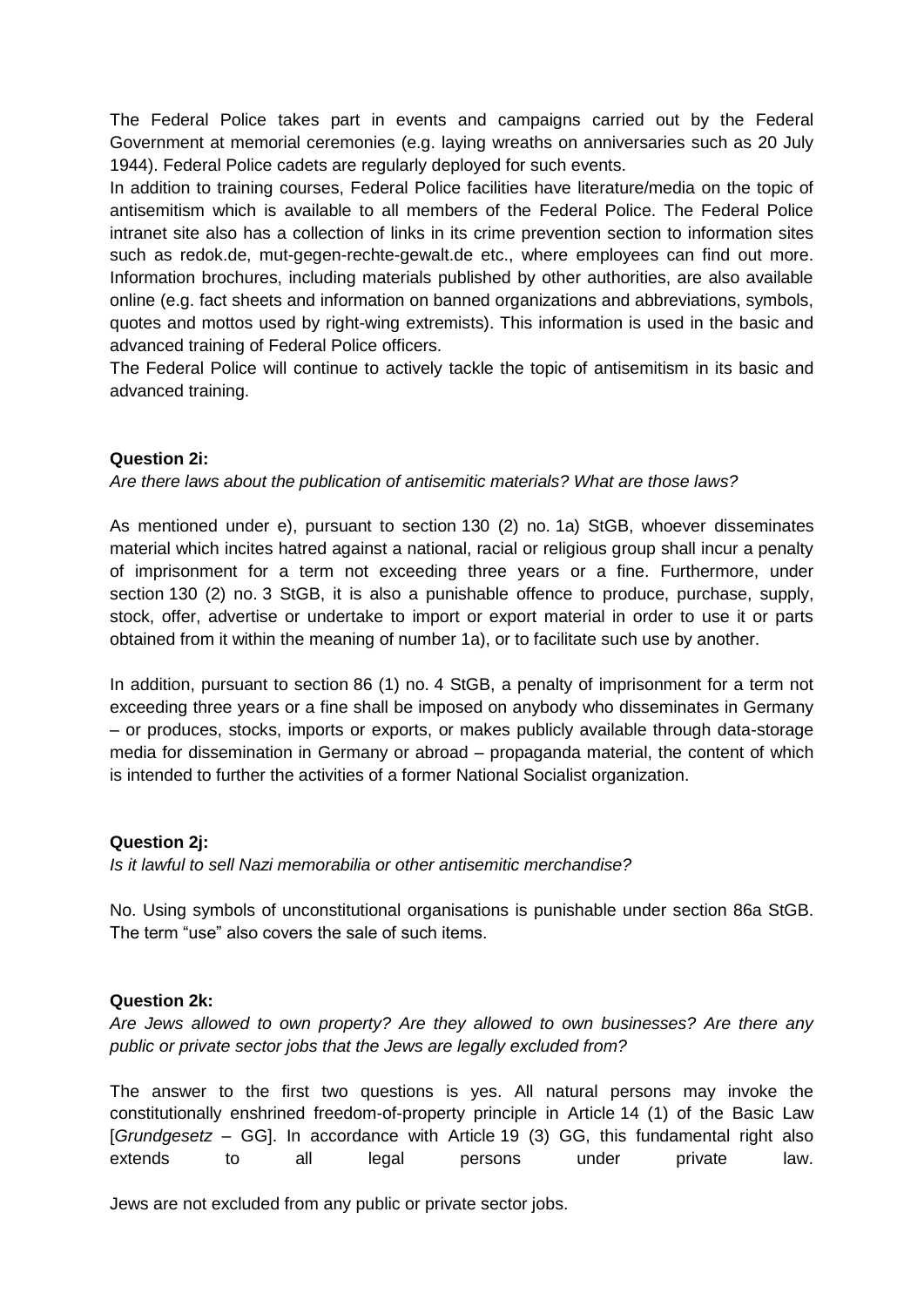### **Question 2l:**

*Are there any political parties that do not allow Jewish members? Are there Jewish people in government? Are there Jewish people in the judiciary?*

We are not aware of exclusion from political parties due to religious affiliation. Such exclusion would be unconstitutional. Religious denomination is exclusively a private matter, which means that no statistics are available on the religion of members of the government or the judiciary.

#### **Question 2m:**

*Are there specific educational measures to address antisemitism in educational environments and/or prevent antisemitism through education?*

Antisemitism is an important topic in school education and addressed in the framework of lessons on history, political/civic education, education for democratic citizenship, human rights education, etc. Many Länder have appointed commissioners on antisemitism. Further initiatives are currently being planned to sensitise all schools, teachers and students accordingly. This includes the application of the IHRA-defintion of antisemitism.

In fulfilling their responsibility to society, several higher education institutions organise e.g. information events such as lecture series about different topics concerning Jewish culture and history. Excursions to memorial sites of the Holocaust are also offered by universities to their students.

See also the answer given to question 2 z).

## **Question 2n:**

*Is there a Holocaust Memorial Day commemorating the genocide of the Jewish people at the hand of the Nazi Germany and its allies and collaborators recognized as part of the official state calendar? If so, in which ways is this day marked and commemorated? On which date/s does the commemoration take place and what is the official name of the day/s?*

The Day of Remembrance for the Victims of National Socialism on 27 January has been a national day of remembrance enshrined in law in Germany since 1996. It commemorates 27 January 1945, the day of the liberation of the Auschwitz-Birkenau extermination camp and the two other concentration camps at Auschwitz by the Red Army in 1945.

27 January was declared a day of remembrance on 3 January 1996 by a proclamation of the Federal President at the time, Roman Herzog. On 27 January 1945, soldiers of the Red Army liberated the survivors of the Auschwitz-Birkenau concentration camp, the Nazi regime's largest extermination camp.

In Germany, flags are lowered at half-mast on public buildings to mark the day of remembrance. Numerous events take place throughout Germany on this day such as readings, theatre performances and religious services, to make sure that the crimes committed under the Nazi regime are not forgotten. The day of remembrance is also used to raise awareness of current tendencies towards antisemitism, xenophobia and hate.

An event is regularly held in the German Bundestag to mark the Day of Remembrance for the Victims of National Socialism.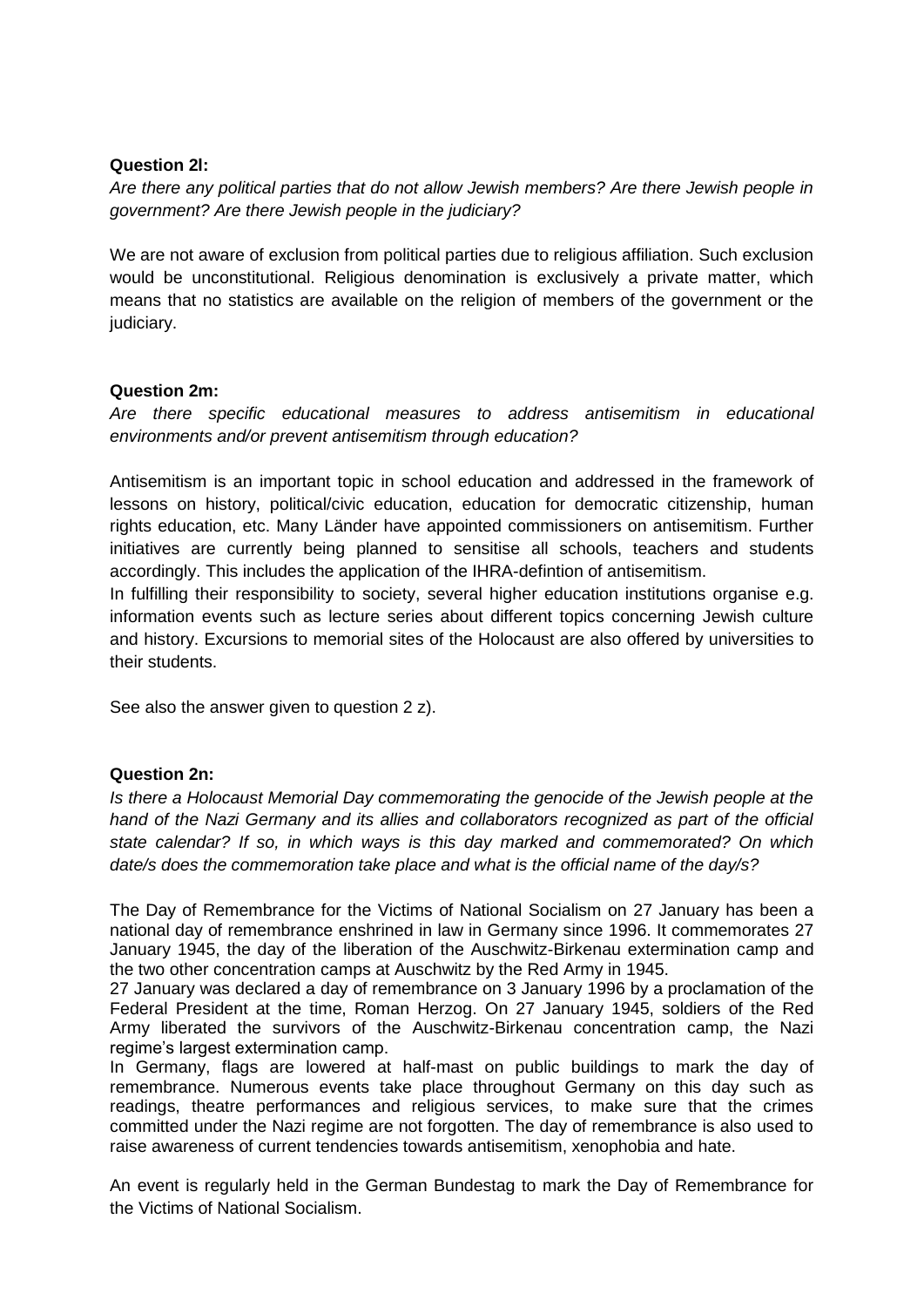#### **Question 2n:**

*At which level do government officials participate in the Holocaust commemorative event/s? Are Jewish community groups and representatives of other groups persecuted by the Nazi and their collaborators involved in the event/s in terms of organization and participation?*

The event is regularly attended by top-level political representatives in Germany, by representatives of Jewish institutions, Sinti and Roma and other groups persecuted during the Holocaust, and by Holocaust survivors.

#### **Question 2p:**

*Are there any public memorials of Nazi crimes that specifically mentions the Jews? Are there any public museums that have exhibitions about Nazi crimes that specifically mention Jews?*

Yes. Germany has numerous public places of remembrance and memorial sites specifically devoted to Jewish victims of the Holocaust. There are also numerous exhibitions in many museums which address the period of National Socialist rule and/or are specifically devoted to Jews.

The Federal Government acknowledges its ongoing responsibility to remember the victims of National Socialism and to study Nazi crimes. A central role here is played by institutional funding for memorial sites, documentation centres and museums of history, whose exhibitions, events, publications and educational outreach largely focus on the history of Jews in Germany, their suffering and the Holocaust, which claimed the lives of about 6 million Jews.

The institutions receiving funding from the Federal Government Commissioner for Culture and the Media (BKM) include the Memorial to the Murdered Jews of Europe (Holocaust Memorial) in Berlin, which is entirely federally funded; major concentration camp memorial sites such as Buchenwald, Mittelbau-Dora, Bergen-Belsen, Sachsenhausen, Ravensbrück, Dachau, Flossenbürg and Neuengamme, which are funded both by the Federal Government and the federal state in which they are located; the Topography of Terror Foundation; and the provider association for the House of the Wannsee Conference, the German Resistance Memorial Center Foundation, the Silent Heroes Memorial Center and the Museum Otto Weidt's Workshop for the Blind. Based on the Federal Government's policy paper on memorials, the BKM also provides annual funding for projects devoted to the study of National Socialism in Germany.

The Jewish Museum Berlin, which receives institutional funding from the BKM budget, addresses the Shoah very thoroughly in its permanent exhibition. The museum also organizes special exhibitions, events with Holocaust survivors, book presentations, panel discussions, education activities for children and young people and seminars for educators on this topic. The German Historical Museum in Berlin also addresses the Holocaust in its permanent exhibition and regularly in special exhibitions.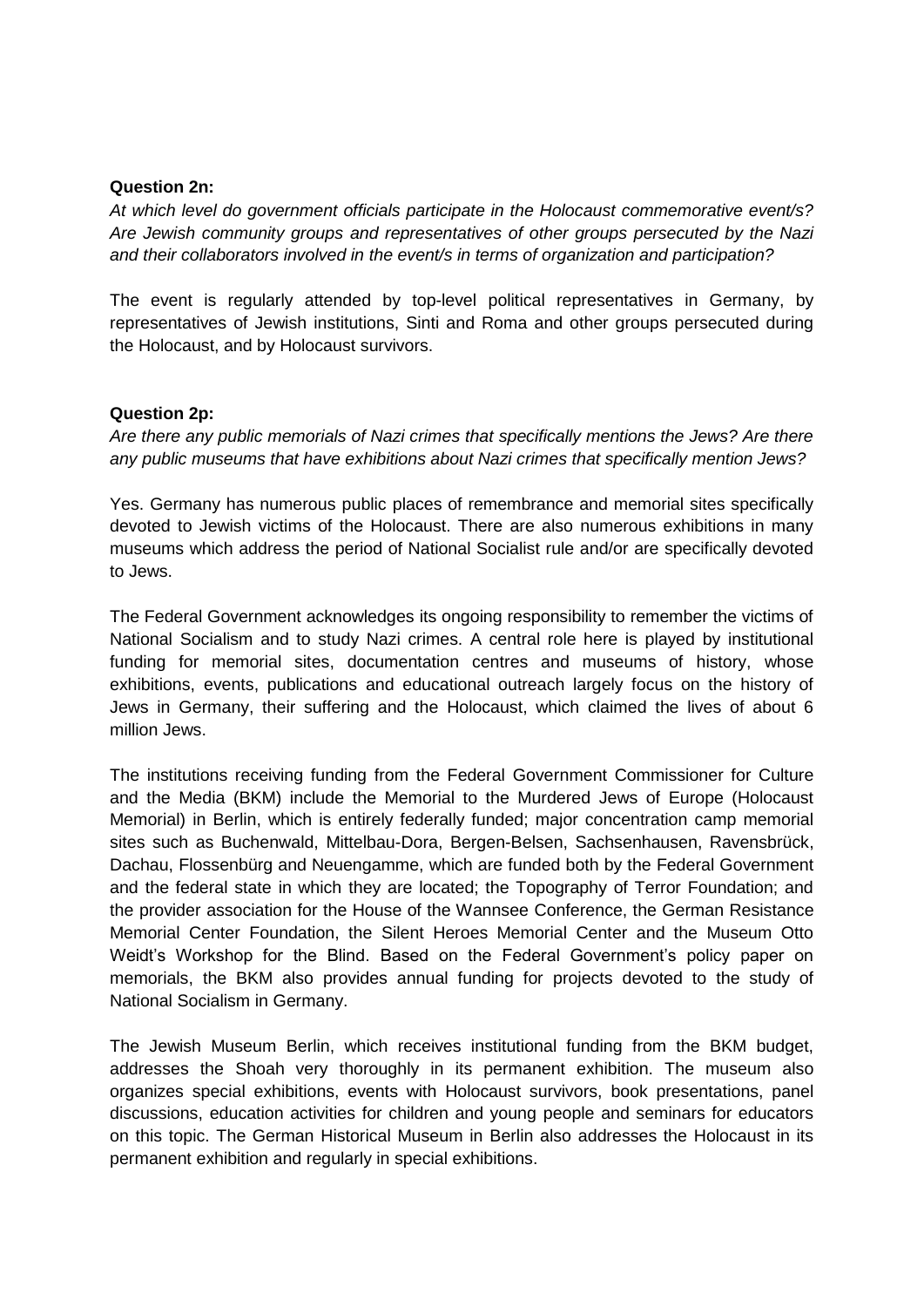According to the division of rights and duties laid down in constitutional law, the federal states and municipalities have primary responsibility for the culture of remembrance. For this reason, there are many more memorial sites, places of remembrance, museums and comparable institutions in the federal states and municipalities devoted to the study of National Socialism and crimes against the Jews.

## **Question 2q:**

*Do public school curricula cover the rise of European fascism, the ideology of the Nazi Party, and the Holocaust and other crimes perpetrated by the Nazis?*

There is consensus among the German Länder that National Socialism and the Holocaust should make up a very significant and essential part of the curriculum, with the subject being addressed both in the classroom and beyond. Rather than restricting teaching on the subject to just one field of study, the Holocaust is addressed from a variety of angles and approaches. For example, history curricula address National Socialism and the Holocaust in the ninth and tenth grades, as well as in the eleventh and twelfth grades of upper secondary school (*Gymnasium*). The topic is also addressed in the framework of political/social studies, religious studies and ethics, as well as through the study of German literature and memoirs addressing the period. Such approaches are not restricted to particular grade levels but are applied throughout school education. Schools are asked to use the Holocaust Memorial Day as a way to focus on projects related to the Holocaust, so as to devote special attention to the topic. In addition, students also participate in extracurricular activities such as visits to memorial sites (e.g. former concentration camps) and encounters with witnesses.

## **Question 2r:**

*Does that education include materials specifically focused on the history of Jews and Judaism? Does it mention Jewish life and cultures before and after the Holocaust?*

In 2016 the Central Council of Jews in Germany and the Standing Conference of the Ministers of Education and Cultural Affairs of the Länder (KMK) adopted a Joint Declaration on the Teaching of Jewish History, Religion and Culture in Schools. The joint declaration aims to present Judaism in schools in its diversity and authenticity, and to provide students with a lively and differentiated picture of Judaism. The manifold perspectives of historical and contemporary Judaism should be discussed in as many grades and subjects as possible. A special focus lies on subjects and projects of historical and political education. The analyses of current political developments, and past events and processes are essential in this regard. In April 2018, the Standing Conference and the Central Council of Jews in Germany presented a collection of teaching and learning materials for the teaching of Judaism in schools on a dedicated website (https://www.kmk-zentralratderjuden.de/).

## **Question 2s:**

*What is the status of academic research concerning the history of Jews and Judaism, antisemitism and the Holocaust? (research institutions, dedicated university chairs or departments, etc.)?*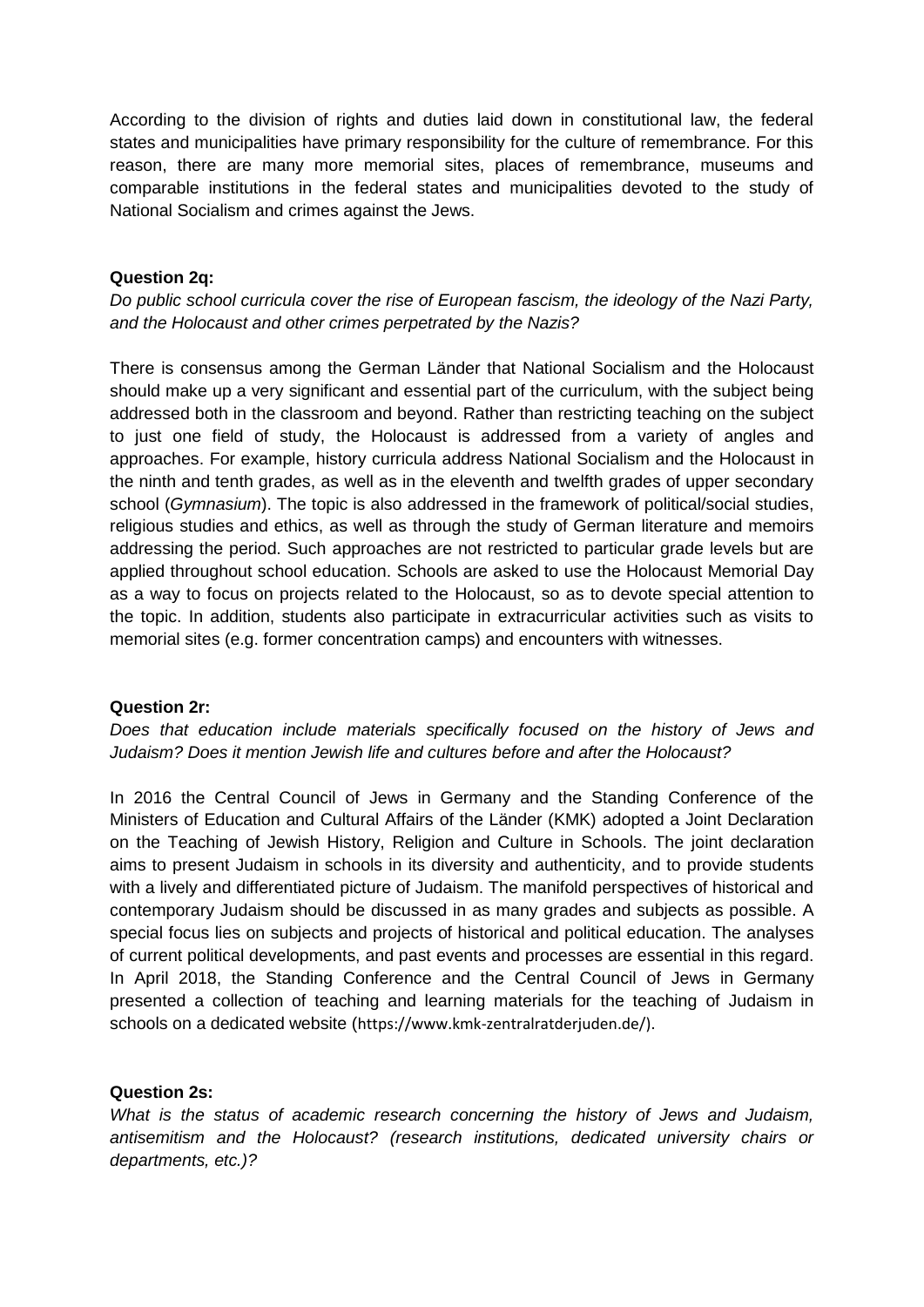Research and research funding are the responsibility of the federal states and, at federal level, the Federal Ministry of Education and Research.

There are several university chairs for Jewish Studies (*Judaistik*, *Jüdische Studien*, etc.) in Germany (see also answer to question 1g). Historical events, e.g. the Holocaust, are often part of the chairs for modern German history, while antisemitism is examined and researched by the chairs for sociology or cultural studies. Beside these university chairs and faculties there are also dedicated research institutions that are often affiliated with universities, for example the *Fritz Bauer Institut zur Geschichte und Wirkung des Holocaust* (Fritz Bauer Institute on the History and Impact of the Holocaust, affiliated with the University of Frankfurt/Main) or the *Zentrum für Antisemitismusforschung* (Center for Research on Antisemitism, affiliated with the Technical University of Berlin). The *Institut für Zeitgeschichte* (Institute for Contemporary History) is a publicly funded research institute on contemporary German history with a focus on Germany in the time of National Socialism (including antisemitism and the Holocaust).

The memorial sites and places of remembrance funded by the Federal Government Commissioner for Culture and the Media do conduct a certain amount of research, for example for major, high-profile permanent exhibitions and individual special exhibitions in which Jews, their history and the Holocaust are a central focus, as described above.

According to the legislation establishing the Jewish Museum Berlin, that institution's tasks include in particular researching Jewish life in Berlin and Germany, its influence on the rest of Europe and overseas, and relations between Jewish and non-Jewish culture.

The Federal Government also funds institutions abroad who research Jewish life in Germany before and during the Holocaust. Examples are the Wiener Library in London and the Leo-Baeck-Institutes in New York, London and Jerusalem.

## **Question 2t:**

*Are there any laws that address Holocaust denial?*

Yes, there are laws that address Holocaust denial. Under section 130 (3) StGB, whoever publicly or in a meeting approves of, denies or downplays an act committed under the rule of National Socialism of the kind indicated in section 6 (1) of the Code of Crimes against International Law [*Völkerstrafgesetzbuch* – VStGB] in a manner which is suitable for causing a disturbance of the public peace shall incur a penalty of imprisonment for a term not exceeding five years or a fine. Furthermore, under section 130 (4) StGB, whoever publicly or in a meeting disturbs the public peace in a manner which violates the dignity of the victims by approving of, glorifying or justifying National Socialist tyranny and arbitrary rule shall incur a penalty of imprisonment for a term not exceeding three years or a fine.

## **Question 2u:**

*Does the State have a parliamentary or legislative code of conduct to deter politicians from making antisemitic, xenophobic, racist, homophobic, or other hateful remarks from the floor or in public appearances? Is there qualified or parliamentary immunity for hate speech?*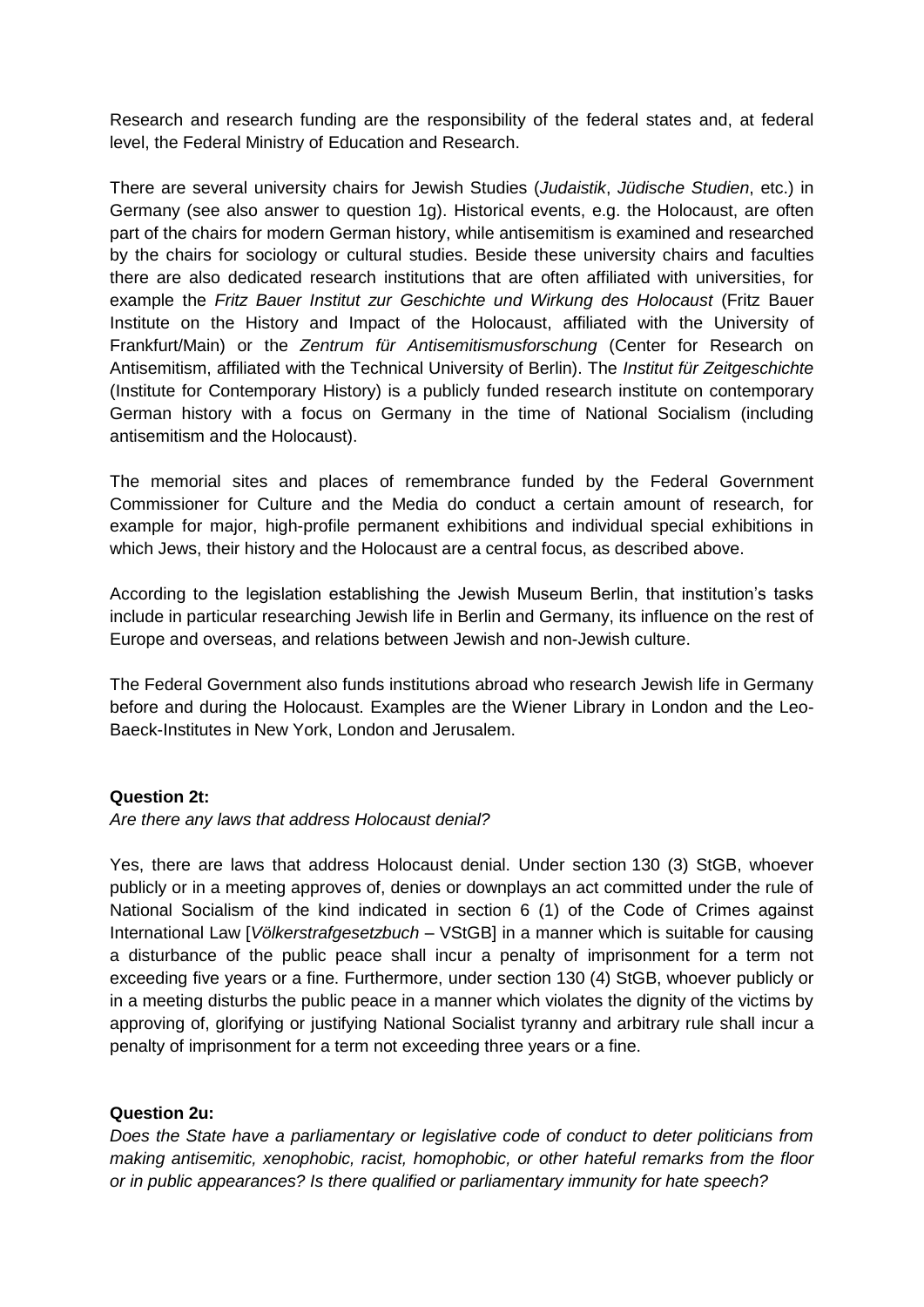The general German statutory provisions apply (general criminal law; slander as a criminal offence) for Members of the German Bundestag as far as the utterances described in the question and other forms of hate speech **outside the Bundestag** are concerned.

**Special provisions** apply to statements **made within the Bundestag**. Pursuant to Article 46 (1) of the Basic Law, Members of the German Bundestag may at no time be subjected to court proceedings or disciplinary action for any utterance made in the Bundestag or in one of its committees or otherwise be called to account outside the Bundestag **(indemnity)**. Slanderous defamations, i.e. deliberately untrue and contemptuous factual claims about a person, **are not covered by the protection of indemnity.** Such utterances would be subject to criminal prosecution.

Indemnity also does not preclude Members of the Bundestag from being called to account within the Bundestag. The **parliamentary measures for the maintenance of order** created by the German Bundestag within the framework of its autonomy under the rules of procedure (Article 40 (1) sentence 2 of the Basic Law) are applied here (e.g. direction to discontinue speaking, call to order, an administrative fine of 1000 euros, or 2000 euros in case of recurrence, as well as exclusion from the current and possibly from further sessions). The grounds for the imposition of such measures is the breach of order or failure to respect the dignity of the Bundestag. This also includes the utterances and hate speech described in the question, which means that Members will have to face the aforementioned measures should they act in such a manner.

## *Question 2x:*

*What measures have been taken by the State to increase the reporting of antisemitic hate crimes? E.g. Has the State made efforts to ensure that the reporting mechanism is transparent and accessible?*

There is a standardized system in Germany for recording antisemitic crimes. See answer to question 2b.

## **Question 2y:**

*Does national law allow private members clubs to exclude Jews? Are hotels allowed to exclude Jews? If so, under what laws?*

The General Equal Treatment Act [*Allgemeine Gleichbehandlungsgesetz* – AGG] would apply to these cases as well. Excluding Jews from private members' clubs or hotels can be considered discriminatory on three grounds: race, ethnic origin or religion. Which of these exact grounds applies, would be determined in the individual case.

If the above-mentioned cases involved the grounds of race or ethnic origin, any adverse discrimination would be unlawful when founding, executing or terminating civil-law obligations (section 19 (2) AGG).

If the discrimination occurred on religious grounds, the prohibition of discrimination would generally apply only to such contracts where the contracting parties do not typically have a special interest in the specific person of their contractual partners (this is called the "bulk business" requirement and is set out in section 19 (1) AGG). Hypothetically, such interest in the specific person would be more likely in the case of a private members' club than in the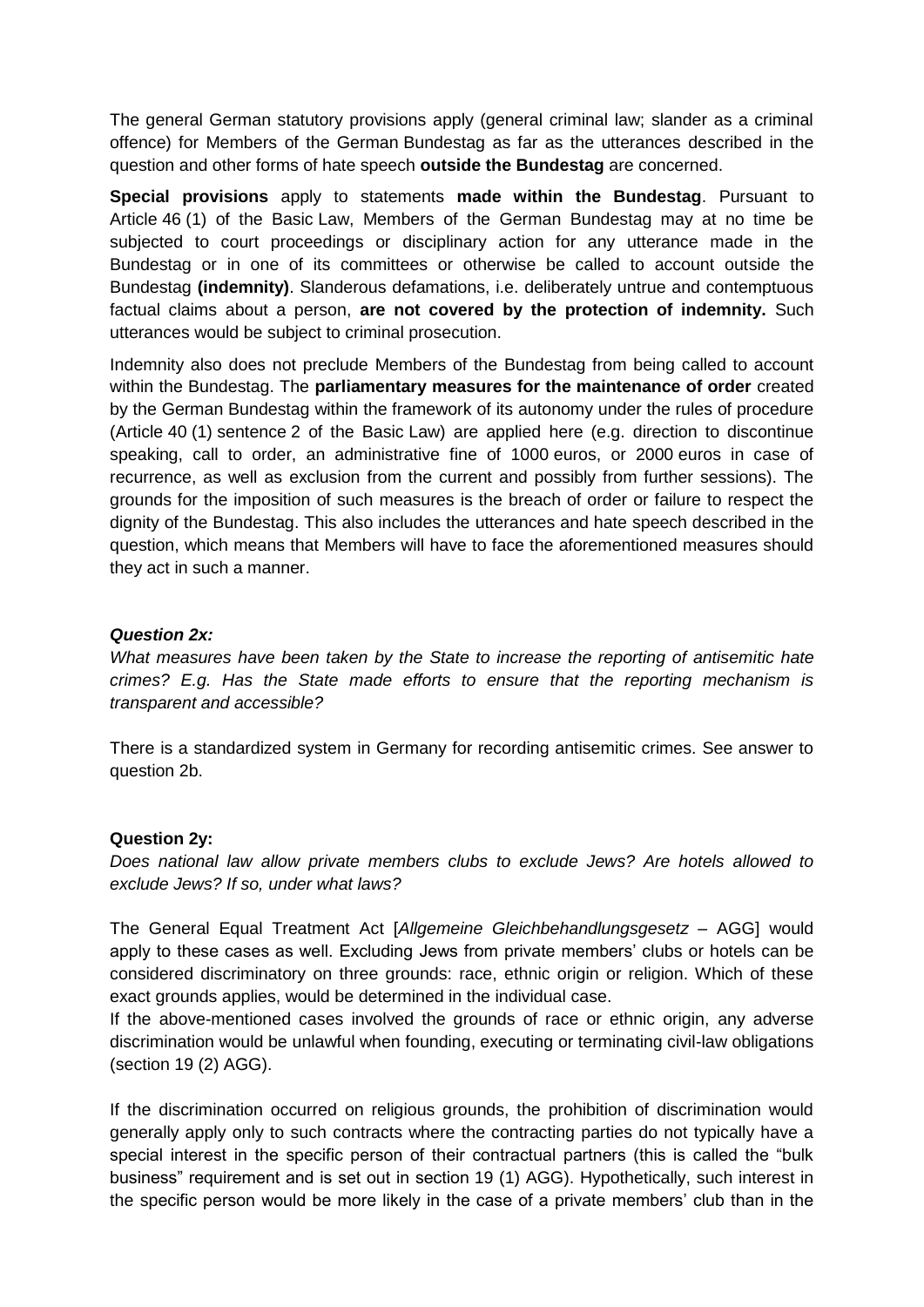case of a hotel stay. However, it is not possible to provide a generalised assessment. Rather, a decision would have to be taken in the individual case as to whether such transaction is regularly concluded without regard to the person concerned.

## **Question 2z:**

*Does the state have any initiatives in place to counter negative religious stereotyping of Jewish persons?*

Questions 2.e), 2.m), 2.z) and 4.f), 4.g) (same question as 2.z.!) and 4.m) will be answered together:

Many organisations, initiatives and associations throughout Germany which actively work towards a diverse, non-violent and democratic society are being supported by the federal programme "Live Democracy!", launched by the Federal Ministry for Family Affairs, Senior Citizens, Women and Youth.

The federal programme's target groups include, in particular, children and young people, their parents, relatives and reference persons as well as volunteers, child-care workers, multipliers and governmental and civil society actors. The programme is also a cornerstone of the Federal Government's strategy to prevent extremism and to promote democracy.

One main focus of "Live Democracy!" is the prevention of antisemitism. Three major nongovernmental organisations which work in different fields of the prevention of antisemitism receive funding for professionalising their work as well as for developing a nation-wide infrastructure. Those organisations are (1) the Anne Frank Zentrum (AFZ) in the field of historical and political education, (2) the Zentralwohlfahrtsstelle der Juden in Deutschland (ZWST) in the field of empowerment and (3) the Kreuzberger Initiative gegen Antisemitismus (KIgA) in the field of antisemitism in a migrant-society. Especially the KIgA is actively engaging in the promotion of interfaith tolerance. They regularly host events which focus on Jewish-Muslim dialogue and are a major partner for the Federal Ministry for Family Affairs, Senior Citizens, Women and Youth.

Additionally more than 20 pilot projects are funded which develop new approaches and test innovative methods in their work with children, young people and adults and address antisemitism on various levels and within different target groups. Antisemitic hate speech, negative stereotyping of Jews as well as all other forms of antisemitism are addressed in these pilot projects. The aim is to develop learning materials for different learning environments and for different target groups as well as other sustainable knowledge bases which can be used prospectively in all kinds of (educational) settings and trainings.

# **3. Antisemitic Incidents**

## **Question 3a:**

*Have any political parties been accused of antisemitism in the past five years? If so, how was this addressed?*

Parties enjoy special rights under the German Constitution due to their important role in shaping public opinion. Hence, there are relatively high barriers to take actions against parties.

Within the last five years, accusations were made against the Nationaldemokratische Partei Deutschlands (National Democratic Party of Germany, NPD) of antisemitism in the request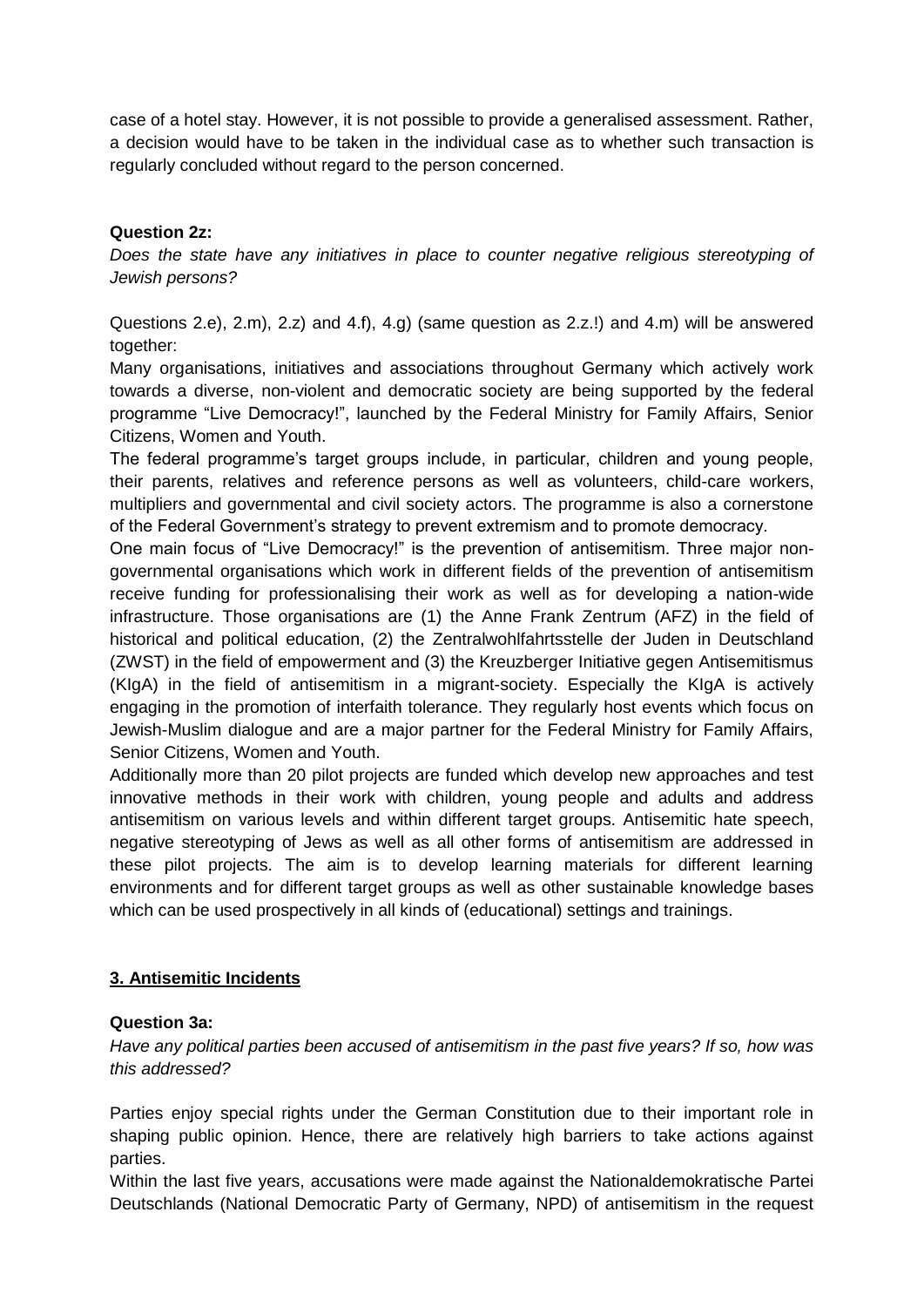by the Bundesrat to ban the party and in the judgment of the Federal Constitutional Court of 17 January 2017 (2 BvB 1/13). The Bundesrat, the Bundestag and the Federal Government resolved to submit a request to the Federal Constitutional Court to bar the NPD from receiving state party funding. The possibility to do this was created in the Act to Amend the Basic Law from 13 July 2017 (Federal Law Gazette I p. 2347) and the act allowing political parties hostile to the Constitution to be barred from receiving state funding from 18 July 2017 (Federal Law Gazette I p. 2730) in reaction to the NPD judgment handed down by the Federal Constitutional Court.

In addition a party considered right-wing extremist was also forbidden by the local public order authorities from displaying a campaign poster during the campaign for the 2019 European elections. The ban was confirmed by the administrative courts. The higher administrative court held that the statement on the poster was not directed just against Israeli policy, but against Jewish people in general.

## **Question 3c:**

*Are public broadcasters (radio and television) required to have a code or policy on antisemitism?*

The Inter-State Agreement on Broadcasting, which regulates the programming and distribution of broadcasting in Germany, sets out the general principles that broadcasting programmes in Germany must respect human dignity and the moral, religious and philosophical convictions of others, and must strive for a society free of discrimination. Broadcasters' guidelines on advertising explicitly state that advertising cannot violate human dignity or contain or encourage discrimination on the basis of sex, race, ethnic origin, nationality, religion or beliefs. And public broadcasters regularly issue publicly accessible guidelines specifying the content of their broadcasting mandate. Because of their special significance for society, racism and antisemitism are regular subjects of programming. For example, in 2018 the public broadcaster ARD covered the subject in depth in its *Antisemitismus Report*.

#### **Question 3d:**

*Have neo-Nazi or antisemitic groups carried out antisemitic filtering campaigns, flash demonstrations (unannounced, quickly disbanded gatherings) or rallies?*

The Internet and new media play a key role in the rapid dissemination of information, whether true or not, and of hate-speech, including an increased use of offensive language, such as insults, slurs and incitement to crime.

Criminal offences that are reported are investigated. In Germany, the Act to Improve Enforcement of the Law in Social Networks (NetzDG) requires network operators to delete unlawful content (insults, public incitement to crime, incitement to hatred and violence, violations of public order) immediately and to publish regular reports ("transparency reports"). But this Act only applies to unlawful content; it does not cover hate speech.

**Question 3e:**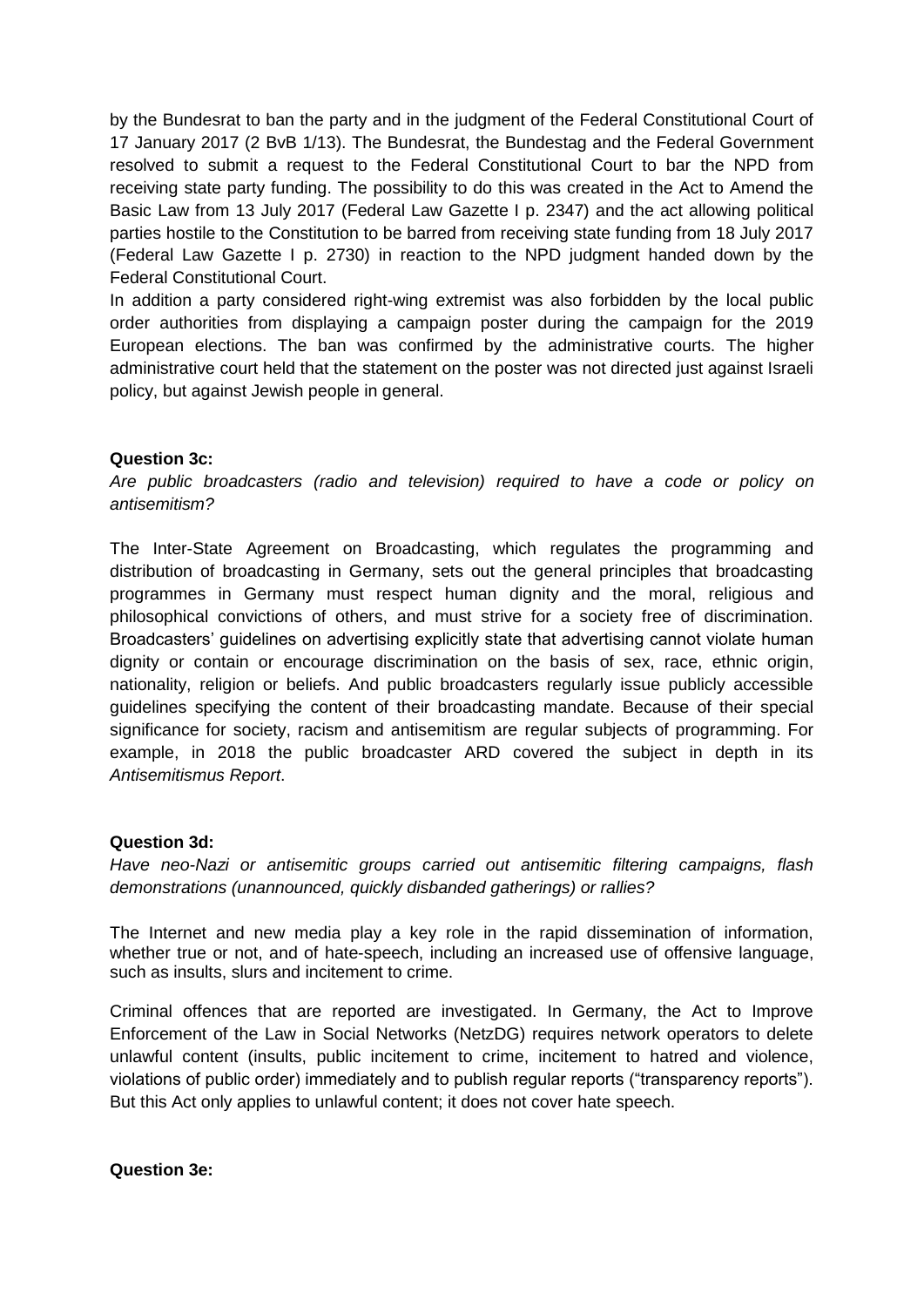*Is there a specific mechanism for reporting antisemitic incidents? If so what is the mechanism?*

Yes. Offences recorded in police statistics do not represent all antisemitic incidents, which often do not cross the threshold that would make them criminal (for example gestures or verbal threats).

In view of this, a key task of the Federal Government Commissioner for Jewish Life in Germany and the Fight Against Antisemitism, in conjunction with the federal states, is to establish a nationwide reporting system to record antisemitic incidents, including those that do not constitute a crime. To this end, the civil society association RIAS (the office for research and information on antisemitism) was founded in late 2018. The association will be funded from the budget of the Commissioner for Jewish Life in 2019. The aim of this system is to ensure, among other things, that uniform categories are used in recording antisemitic incidents, one reason being so that the situation in the different federal states can be compared. Incidents can be reported to RIAS using an online reporting tool. As well as recording incidents, RIAS can report them to the police, improving the extent to which crime is reported. One example of this would be where the address of RIAS can be given in a criminal complaint instead of the victim's address.

The aim is to generate reliable data which will in turn enable better, or if necessary new approaches for further prevention measures. Another key aim is to help those affected, for example by referring them for appropriate counselling.

Due to the federal structure in Germany, the states are responsible for deciding on how registries are to be established and organized.

## **Question 3f:**

*Does the state record antisemitic incidents? If so where are they recorded? Are the statistics rising or falling? Do the statistics include the penalties imposed on perpetrators and remedies awarded to victims?*

Every year, the Federal Government publishes statistics on politically motivated crime, which also include nationwide data on antisemitic offences. Criminal motives are divided into five categories: right-wing, left-wing, foreign ideologies, religious ideologies, and other. Antisemitism is defined as a subset of hate crime committed on the basis of anti-Jewish feeling.

The Land justice administrations have collected data on proceedings concerning xenophobic/right-wing extremist offences since 1992. The Federal Office of Justice (Bundesamt für Justiz – BfJ) aggregates these sets of data into an overall result for the whole of Germany. The results for the period from 2013 onwards are published on the BfJ website. Entered into the statistics are all investigation proceedings concerning offences which – upon reasonable assessment of the circumstances of the offence and/or the attitude taken by the perpetrator – show indications of being attributable to a "right-wing" orientation (e.g. based on the type of subject matter involved), without the offence necessarily being aimed at disrupting or destroying an aspect of the free democratic order (extremism in the narrow sense). This includes offences in which elements of racism, völkisch nationalism, social Darwinism or National Socialism were either the sole cause or a contributory factor in committing the offence. The statistics are broken down into different groups of offences. If antisemitic tendencies were also involved in the offence, this fact is indicated separately. The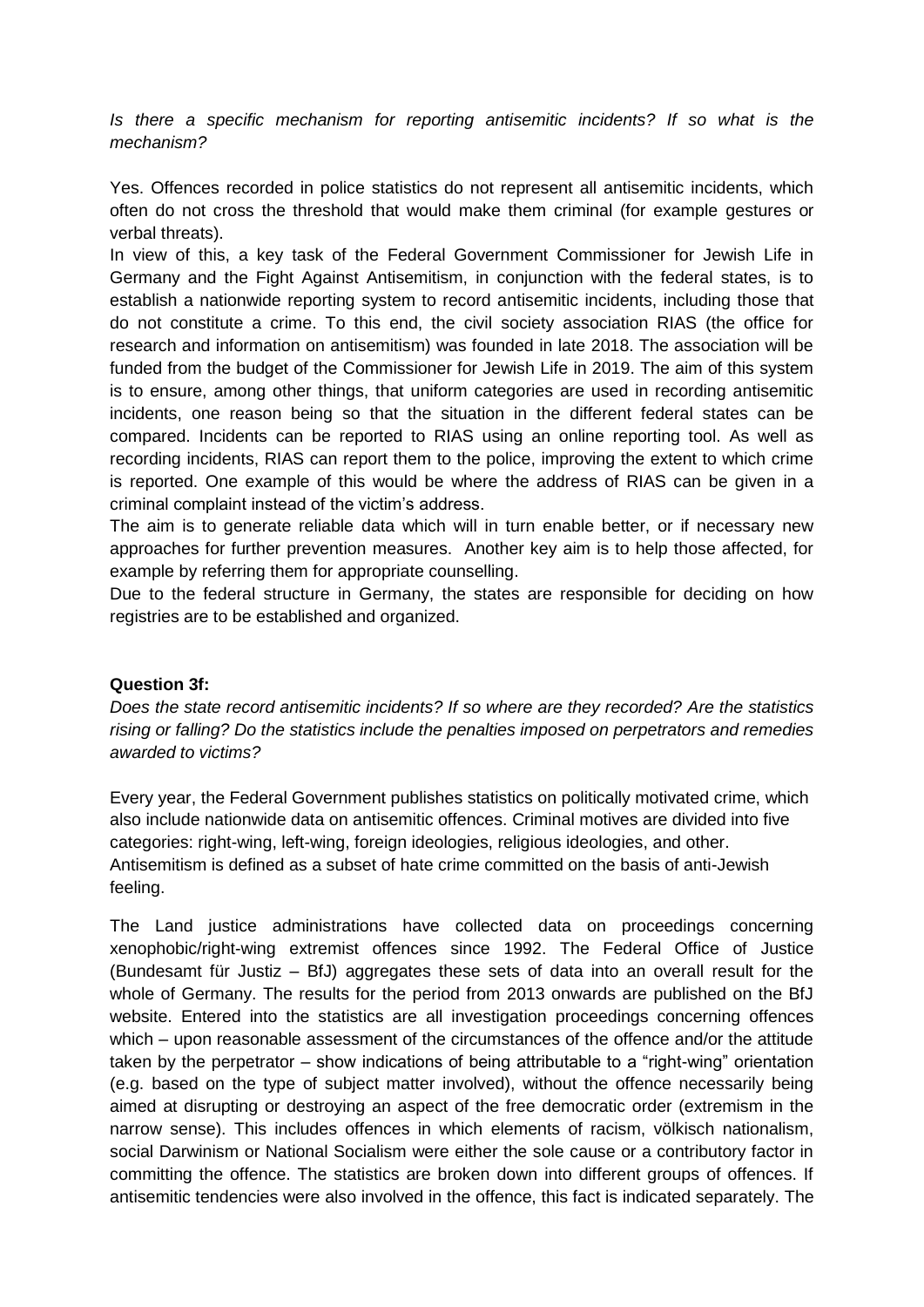statistics also include information on the type of outcome before the court (including sanctions) or at the public prosecution office.

In future, the phenomenon of hate crime will also be regularly and systematically recorded and shown in a new set of judicial statistics. For the purposes of these statistics, criminal offences are classified as hate crime if, upon assessing the circumstances of the offence and/or the attitude taken by the perpetrator, there are indications that they are directed against a person on the basis of that person's actual or ascribed/assumed nationality, ethnic origins, skin colour, religion, beliefs, physical or and/or psychological disability or impairment, sexual orientation and/or sexual identity, political position, political views and/or political involvement, external appearance, or status in society, and the offence is causally related to this or is committed in this context against an institution, object or premises. The category "antisemitic" is shown separately. Thus, the new statistics are not limited to criminal proceedings concerning anti-Semitic criminal offences based on xenophobic or right-wing extremist attitudes, but also include all criminal proceedings relating to hate crime (e.g. antisemitic criminal offences based on foreign ideology or with religious motives). The statistics will include the final decisions issued by the public prosecution offices and courts (discontinuances, adjudications and convictions – including sanctions). Initial publication of the data is scheduled for the 2019 reporting period.

Alongside criminal offences, incidents which do not break the law are also a concern. In view of this, the Federal Government is providing support for establishing a nationwide reporting system to keep track of antisemitic incidents, including those that do not constitute a crime. This is currently being set up throughout Germany in cooperation with the states. To this end, the association RIAS (the office for research and information on antisemitism) was founded in autumn 2018. In 2019 the association will be funded from the budget of the Commissioner for Jewish Life in Germany and the Fight Against Antisemitism, who will also be its patron.

## **Question 3g:**

*Does the government collect information concerning the motivation of the perpetrators of antisemitic acts? Can the State provide this information to the Special Rapporteur?*

Please see the answers to questions 2 x) and 3 e).

## **Question 3i:**

*Can the State provide information on cases of antisemitic violence, harassment, or desecration targeting individuals or their property, educational facilities or Jewish cultural or religious sites?*

Antisemitic incidents in schools are currently met with great public attention, and are widely reported and condemned. There is no comprehensive data available on such incidents in educational facilities.

**Question 3j:**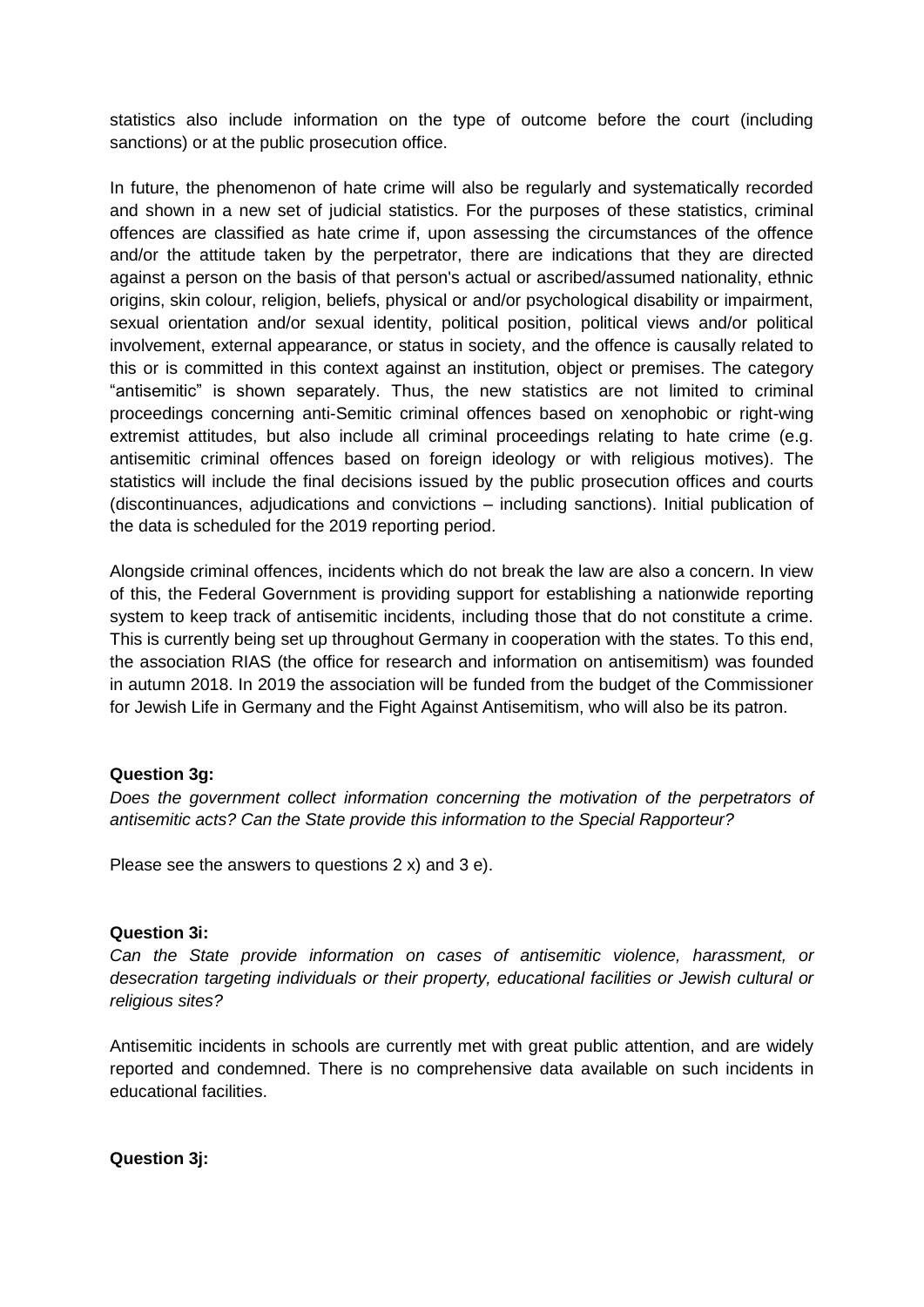*How does the State ensure that victims of antisemitic hate speech, crimes or discrimination are provided with effective remedies? Does the State fund programs designed to help hate crime victims?*

# **Part 1**

The Code of Criminal Procedure [*Strafprozessordnung* – StPO] foresees a range of opportunities for the victims of crime to assert their rights effectively in criminal proceedings. For example, victims of crime can report an offence or apply for criminal prosecution orally or in writing at any police office, prosecutor's office or local court [*Amtsgericht*]. The victims of certain offences listed in section 395 StPO can join the prosecution as an accessory prosecutor [*Nebenklage*]. This will also be the case where these offences are committed with anti-Semitic motives. The victim's right to join the prosecution as accessory prosecutor is not subject to any further conditions if a violent act has been committed, such as bodily harm under section 223 StGB. If the offence committed constitutes an act of insult under section 185 StGB or malicious gossip under section 186 StGB, for example, the victim of the offence may join the public prosecution as accessory prosecutor in accordance with the requirements of section 395 StPO if, for particular reasons, especially because of the serious consequences of the act, this appears to be necessary in order to safeguard his interests. The "particular reasons" requirement may include, for example, that the aggrieved party has to defend himself against considerable accusations (cf. Recommendation for Resolution and Report of the Committee on Legal Affairs (6th Committee) in Bundestag Printed Paper 16/13671 of 1 July 2009 on the draft bill of the CDU/CSU and SPD parliamentary party groups on the 2nd Victims' Rights Reform Act [*Opferrechtsreformgesetz*] in Bundestag Printed Paper 16/12098). This can occur particularly in cases of anti-Semitic defamation. Furthermore, under section 374 StPO, defamation offences and bodily harm can be prosecuted by way of a private prosecution [*Privatklage*] without the need for public charges to be pressed.

Under section 397 StPO, accessory prosecutors enjoy comprehensive procedural rights, e.g. the right to ask questions, apply for evidence to be taken, make statements or apply for recusal of a judge on grounds of bias. Private prosecutors enjoy equivalent rights as well, as set out in sections 385 et seqq. StPO. The appellate remedies available to private prosecutors are set out in section 390 StPO. The appellate remedies available to accessory prosecutors are governed by sections 395 and 400 StPO, i.e. they may file an appellate remedy to the extent that they are aggrieved by a decision in their position as accessory prosecutor, but may not appeal with the objective of a different legal consequence being imposed for the offence. Both accessory prosecutors and private prosecutors may be represented by legal counsel, and, in cases of financial need, may apply for legal aid. Furthermore, victims entitled to join the prosecution as an accessory prosecutor, in cases of specific offences listed in section 397a StPO, may apply for a free-of-charge victim's attorney irrespective of financial eligibility.

# **Part 2**

The German federal budget includes funds to compensate victims and the bereaved of extremist violent crimes (hardship payments).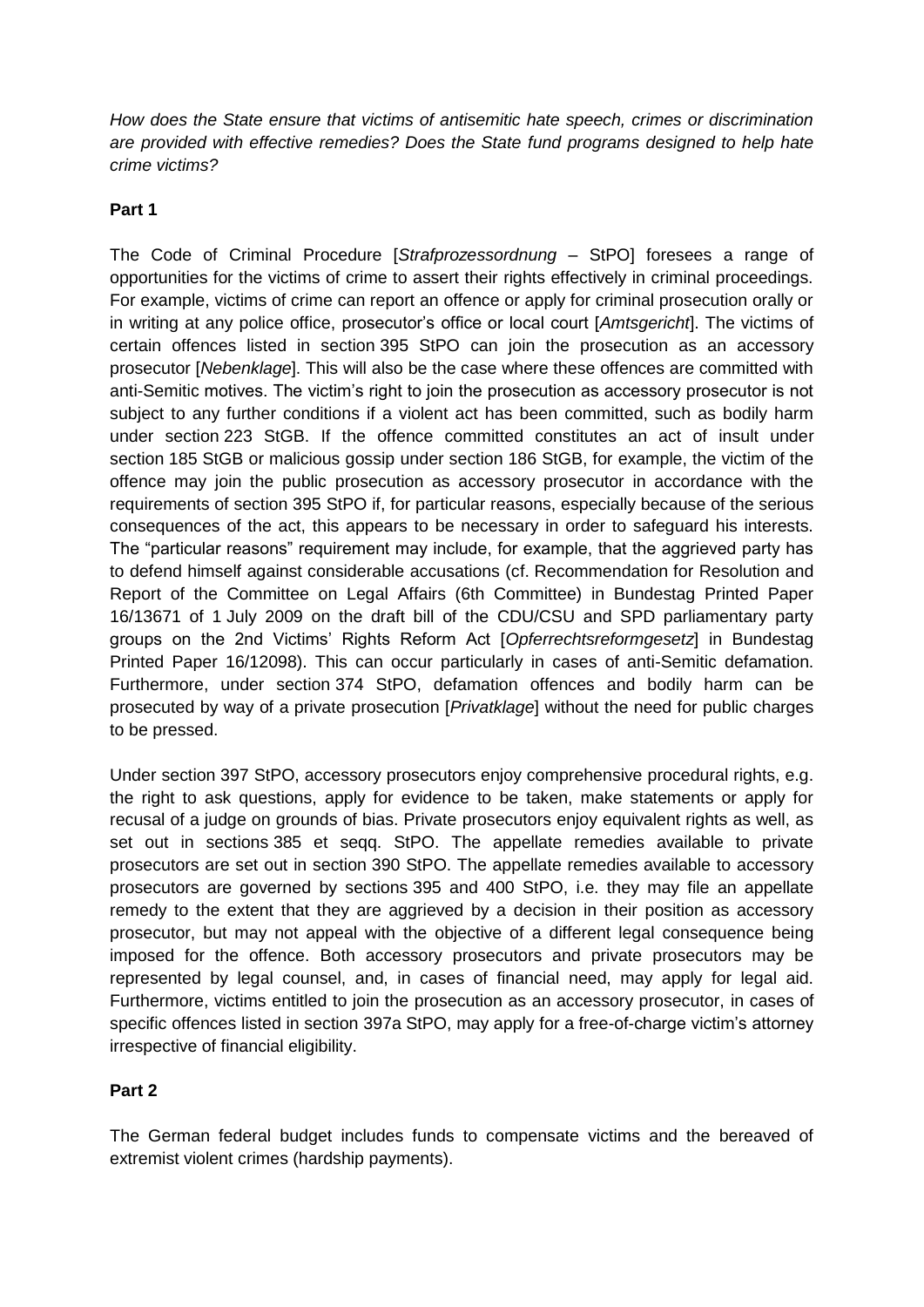Hardship payments are financial assistance which can be paid out within a short period of time to victims of extremist offences. They are designed to ensure that the affected persons are afforded rapid assistance without the need to overcome bureaucratic hurdles.

Hardship payments are made as a voluntary, special expression of solidarity by the State. The Federal Office of Justice is responsible for approving hardship payments pursuant to the Guideline for Hardship Payments for Victims of Extremist Attacks [*Richtlinie zur Zahlung von Härteleistungen für Opfer extremistischer Übergriffe*], issued by the Federal Ministry of Justice and Consumer Protection. In its preamble, the Guideline refers to the State's duty to protect its citizens from all forms of extremism and makes explicit reference in this regard to antisemitism. Those who have been the victims of anti-Semitic attacks thus fall within the Guideline's scope and can receive hardship payments.

The General Equal Treatment Act [*Allgemeines Gleichbehandlungsgesetz* – AGG] foresees a number of legal consequences for violations of the civil-law prohibition of discrimination (see question 2y above). First, the affected persons can demand that an ongoing act of discrimination be eliminated. Furthermore, they have a claim to compensation for damage, dependent on fault, and a claim to receive reasonable monetary compensation for nonpecuniary damage, irrespective of fault.

## **Question 3k:**

*How does the state monitor education materials in schools and in religious institutions to prevent antisemitic language, teachings, and depictions? How does it monitor those materials to prevent Holocaust denial? What sanctions and remedial actions are available if those materials are discovered?*

German school textbooks have to be officially approved before use. Textbooks that are incompatible with the free democratic order of Germany and do not correspond to the Länder curricula are not approved and are thus not included in the lists of textbooks schools can choose from. The German textbook publishers comply with these requirements. Additionally, the *Georg-Eckert-Institut für internationale Schulbuchforschung* (Georg Eckert Institute for International Textbook Research) also examines textbooks with regard to discriminatory and antisemitic content. Concerning other learning materials used in class, there is a high degree of sensitivity with regard to discriminating content, ensuring that such content does not reach the students.

## **Question 3l:**

*Does the state monitor public libraries and state-sponsored literary and cultural events for publications or other content that is antisemitic or that denies the Holocaust?*

As a rule, the constitutional right to freely express and disseminate one's opinion in speech, writing and pictures has its limits in the provisions of general laws, in the provisions for the protection of young persons, and in the right to personal honour. The German Criminal Code (§ 130 StGB) penalises incitement to hatred against segments of the population and the denial of the Holocaust. Concerning young people, media containing antisemitic and other content defined in § 130 StGB are considered to be severely harmful to minors and may not be made available or accessible to children and adolescents in accordance with § 15 of the German Protection of Young Persons Act. The Federal Review Board for Media Harmful to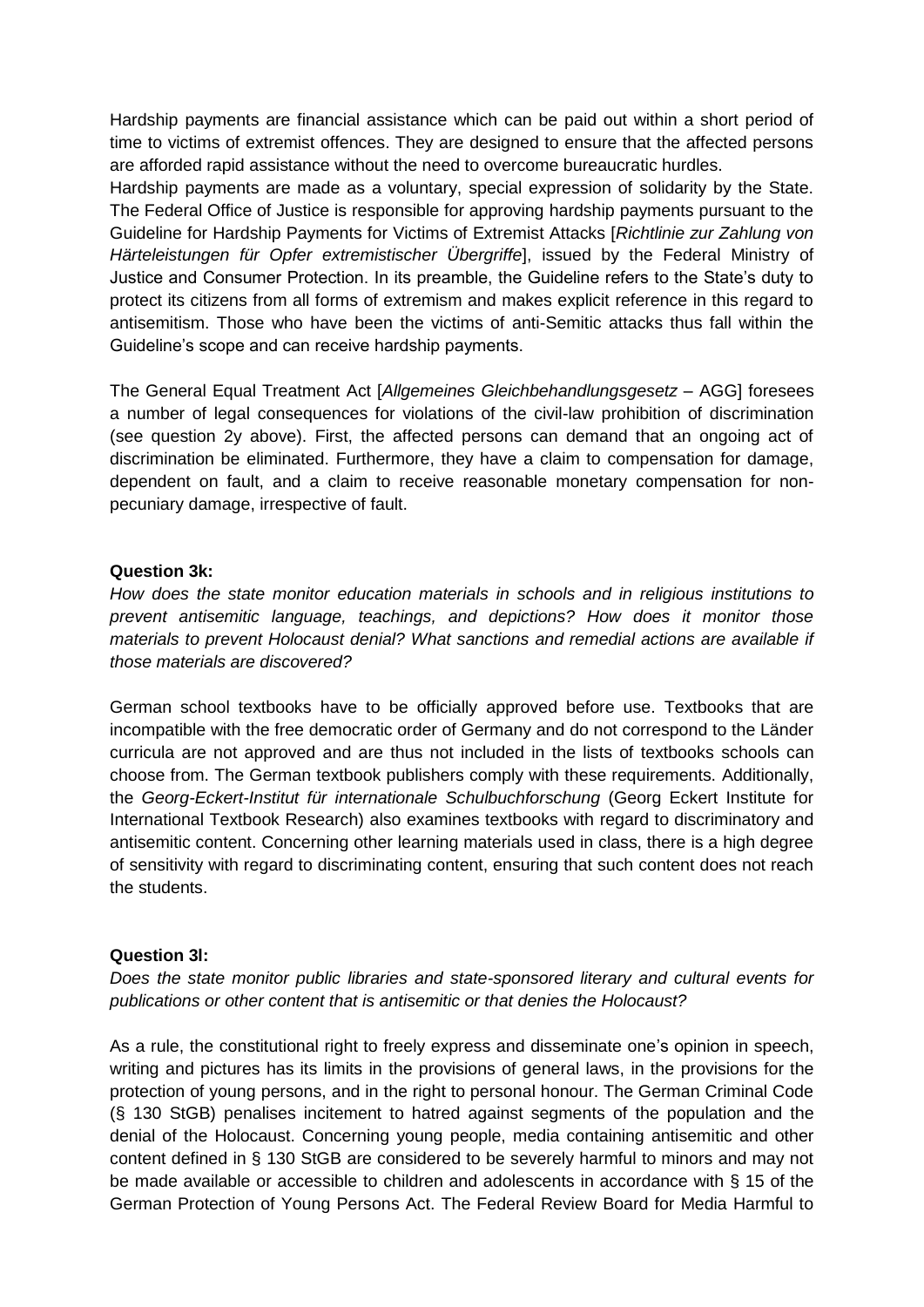Minors (*Bundesprüfstelle für jugendgefährdende Medien*) includes such media in a list of harmful publications which is binding for public libraries.

# **4. Information on States to promote tolerance and understanding including publicprivate initiatives?**

## **Question 4b:**

*Does the State provide dedicated resources, including online, for the exchange of information and resources on the 'Istanbul Process' and implementation of Human Rights Council Resolution 16/18?*

The Federal Agency for Civic Education (bpb) is an executive agency of the Federal Ministry of the Interior, Building and Community. It has the task of promoting the understanding of political issues and processes, strengthening democratic awareness and encouraging political engagement.

The "...begegnen" (Tackling/Meeting...) series by the bpb [\(https://www.bpb.de/mediathek/213242/-begegnen\)](https://www.bpb.de/mediathek/213242/-begegnen) uses different formats such as posters and online videos to look at aspects of group-focused enmity. The series outlines the effects of discriminatory structures such as those associated with antisemitism and presents counterarguments.

## **Question 4f:**

*What non-legislative initiatives does the State pursue to promote interfaith tolerance, understanding and public discussion?*

In addition to the funding provided to the Central Council of Jews in Germany in the state treaty (see question 1d) and to the HfJS and the AGK (see question 1g), the Federal Ministry of the Interior, Building and Community fosters Jewish-Christian cooperation and interfaith and intercultural dialogue by means of project-based and institutional funding. In this regard, the Federal Ministry of the Interior provides institutional funding to the central archive for research into the history of Jews in Germany, the International Auschwitz Committee and the German Coordinating Council of Associations for Christian-Jewish Cooperation, among others. It provides project funding to the Leo-Baeck-Institut, the International Council of Christians and Jews, the Union for Progressive Judaism, and the WerteInitiative e.V. association. Funding is also given to projects that aim to retain and develop Jewish cultural heritage and that support a trialogue among the religions (Judaism, Christianity and Islam).

Using a range of formats, the bpb provides a platform for interfaith discussion on topics of sociopolitical relevance, among other things.

The bpb held a public dialogue on 15 September 2018 on the role of religion in the Europe of the future. The event explored visions and expectations of the Europe of the future and the potential contribution of the religious communities in Germany to the future of Europe and the EU, and the part they imagined their community would play in the development of the EU. From 28 to 30 January 2019, the bpb held a conference in Essen on the topic of religion in society and politics which emphasized, among other things, interfaith dialogue and measures

aimed at preventing antisemitic and religious discrimination.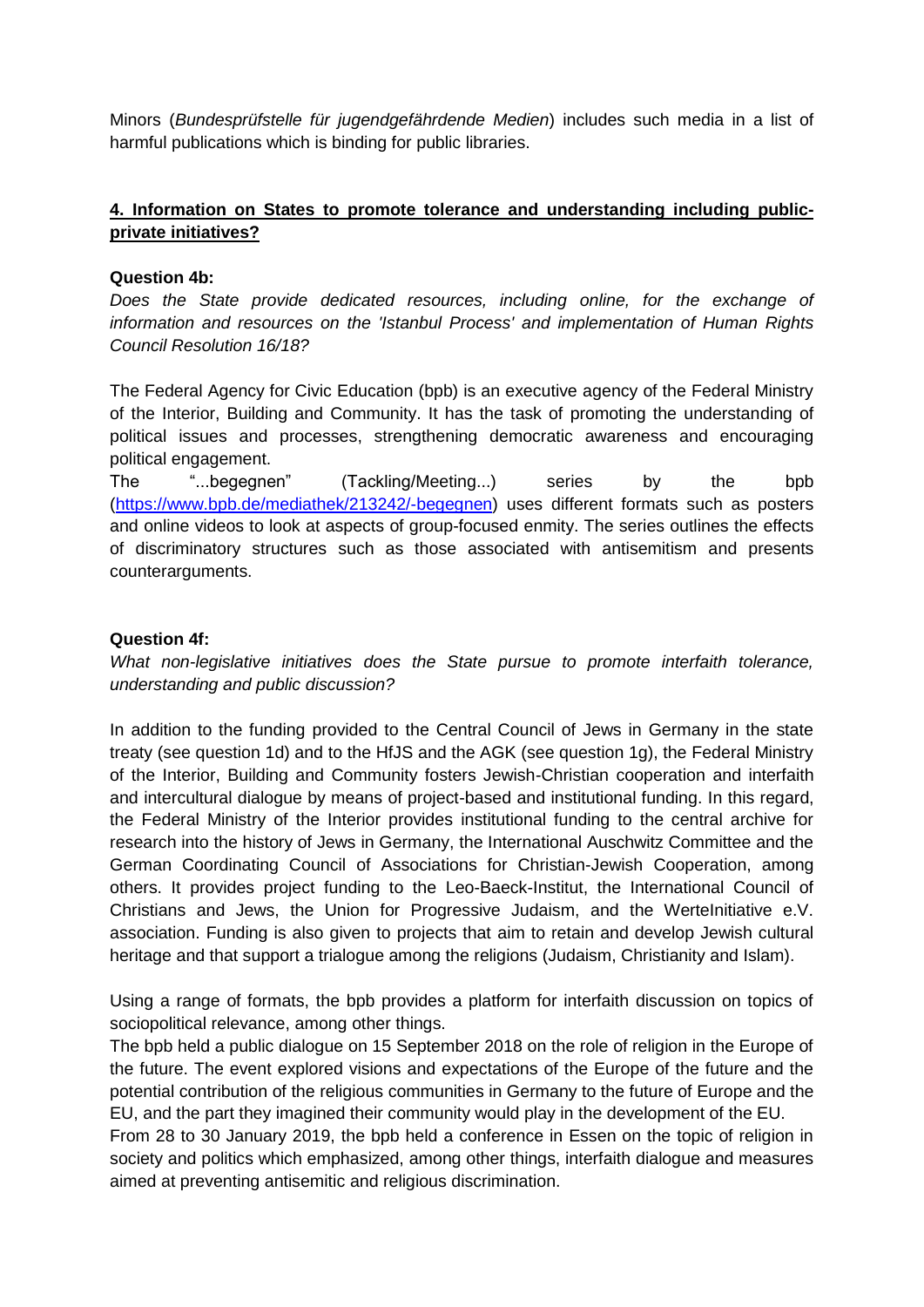In addition, the Federal Government Commissioner for Culture and the Media has funded for example the German Culture Council's cultural integration initiative (*Initiative kulturelle Integration*) since 2017.

As part of this initiative, representatives of civil society, the social partners, the churches and religious organizations, the media, the Federal Government, the federal states and municipalities drew up 15 statements postulating the normative basis for social cohesion which go beyond the legislative framework. These 15 statements on cohesion in diversity were presented to the public in Berlin and delivered to the Federal Chancellor on 16 May 2017. The cultural integration initiative continues to promote nationwide social discourse and dialogue concerning these statements, for example in the form of focus meetings. More information: [https://www.kulturelle-integration.de](https://www.kulturelle-integration.de/)

See also the answer given to question 2 z).

#### **Question 4g:**

*Does the State have any initiatives in place to counter negative religious stereotyping of Jewish persons*?

The bpb department dealing with remembrance culture, antisemitism and monuments focuses its antisemitic activities mainly on secular antisemitism and in particular on historical and civic education on the topic of National Socialism, specifically the Shoa. By imparting knowledge and providing a critical perspective on antisemitism in history and in the present day, the aim is to provide users with the tools they need to recognize antisemitic speech and behaviour and to question these and their own actions. Negative religious stereotypes are a part of this.

See also the answer given to question 2 z).

#### **Question 4h:**

*Does the State use public office to eliminate barriers between religious communities? Does it include Jews within those initiatives? If there are no Jewish communities in your country, how is Judaism included in these discussions?*

The office of Federal Government Commissioner for Jewish Life in Germany and the Fight against Antisemitism was created by a resolution of the German Bundestag on 18 January 2018. The Commissioner is tasked with coordinating measures taken by the Federal Government to fight antisemitism. He will also coordinate a standing joint federal and state commission made up of representatives of the responsible bodies and will provide public information as well as civic and cultural education to increase public awareness of current and past forms of antisemitism. The Commissioner works closely with the Central Council of Jews in Germany. This includes dialogue with other religions.

## **Question 4i:**

*Does the state encourage or require public and private media companies to adopt and abide by codes of professional ethics and press codes that sanction anti-Semitic stereotyping?*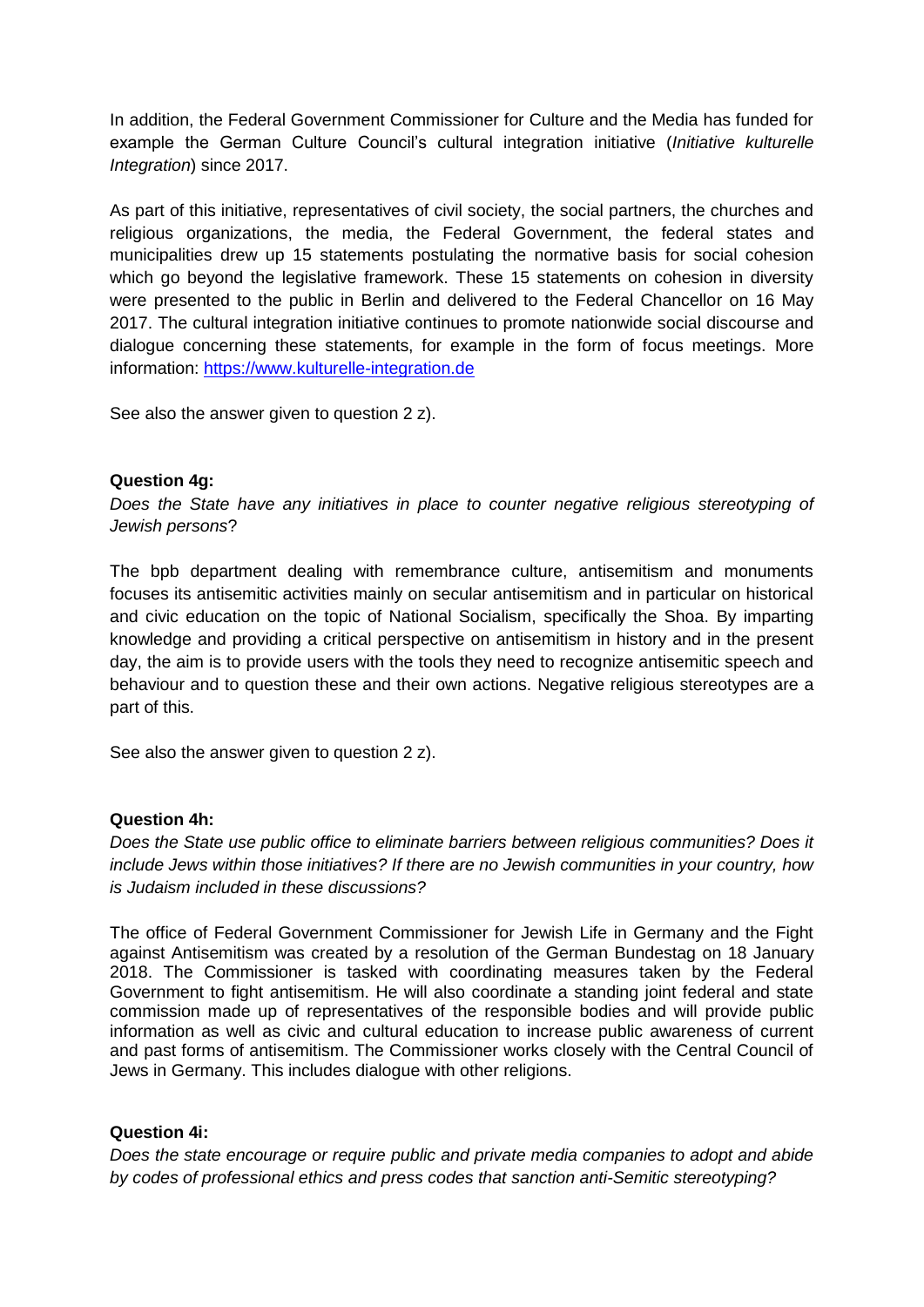Freedom of expression and freedom of the press are integral to Germany's conception of its democracy and underpin the principle of no state interference in the press. As a result, Germany relies in principle on the self-regulation of the media in terms of content and within the legal framework.

The German Press Council, a publicly funded organization of the associations of journalists and publishers, created the Press Code of editorial principles in 1973. According to no. 10 of the Press Code, "The press will not defame religious, philosophical or moral convictions." Members of the public may report any violations, which are then reviewed by the complaints committee and violators reprimanded as necessary.

Moreover Germany's Criminal Code (StGB) prohibits verbal and written Holocaust denial (Section 130 (3) and (4) StGB) and incitement to hatred and violence against religious or ethnic groups (Section 130, (1) and (2) StGB).

## **Question 4k:**

*Does the State regulate website-hosting companies that host hateful or harassing content? Does the State impose liability for web hosts that host hateful or harassing content?*

Germany's Act to Improve Enforcement of the Law in Social Networks has been in force since October 2017. This "Network Enforcement Act" [*Netzwerkdurchsetzungsgesetz* – NetzDG], as it is referred to, obliges the providers of social networks with at least two million registered users in Germany to set up channels for reporting unlawful content, to review complaints of unlawful content, and to delete or block such content. This concerns content that violates certain provisions of the Criminal Code, e.g. defamation, incitement to hatred, child pornography, and prohibited depictions of violence.

The liability incurred by providers of social networks is determined according to the provisions of general law. In particular, affected persons have the right to demand the removal of content violating their rights and to demand desistance from future violations (this is referred to as "disturber liability", see section 1004 of the Civil Code [*Bürgerliches Gesetzbuch* – BGB]). In order for a claim to be valid, the existence of the unlawful content must have come to the attention of the social network provider. This corresponds to the requirement of Article 14 of the European Union's E-Commerce Directive (2000/31/EC).

## **Question 4l:**

What support or training does the State provide to local religious actors to support their *role as key actors in preventing incitement to violence? How does that incorporate antisemitism?*

The bpb provides methodological guidelines entitled "'Gekonnt Handeln' – Kritische Auseinandersetzung mit Antisemitismus" (Taking skilful action – a critical discussion of antisemitism), which were tested throughout Germany in a series of workshops with a range of multipliers: [http://www.bpb.de/veranstaltungen/format/seminar-workshop/243038/gekonnt](http://www.bpb.de/veranstaltungen/format/seminar-workshop/243038/gekonnt-handeln)[handeln](http://www.bpb.de/veranstaltungen/format/seminar-workshop/243038/gekonnt-handeln)